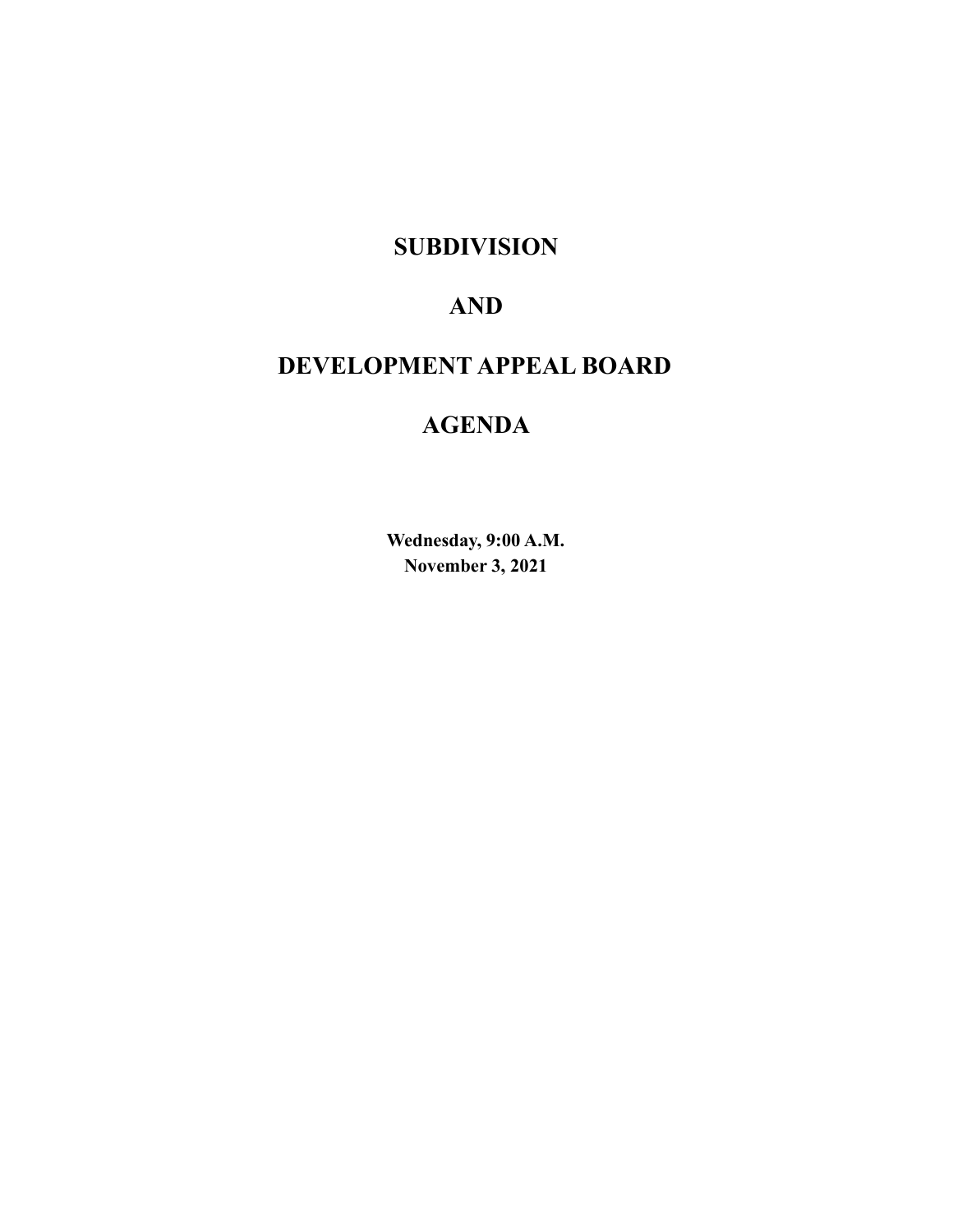|   | NOTE:               |               | Unless otherwise stated, all references to "Section numbers" in this Agenda<br>refer to the authority under the Edmonton Zoning Bylaw 12800.                                                     |
|---|---------------------|---------------|--------------------------------------------------------------------------------------------------------------------------------------------------------------------------------------------------|
|   |                     |               | Project No.: 376087572-001                                                                                                                                                                       |
|   |                     |               | 13304 - 96 Street NW                                                                                                                                                                             |
| Н | 10:30 A.M.          | SDAB-D-21-153 | To comply with an Order to acquire a<br>Development Permit for the Accessory building<br>(Seacan) or remove the Accessory building<br>(Seacan) from the property on or before August<br>24, 2021 |
|   | <b>TO BE RAISED</b> |               |                                                                                                                                                                                                  |
|   |                     |               | 10141 - 124 Street NW<br>Project No.: 408599287-002                                                                                                                                              |
|   |                     |               | Change the use of a Convenience Retail Store to a<br>Liquor Stores (101m2) use (Buffalo Creek Liquor<br>$-CRU#4)$                                                                                |
| I | 9:00 A.M.           | SDAB-D-21-179 |                                                                                                                                                                                                  |
|   |                     |               |                                                                                                                                                                                                  |

## **SUBDIVISION AND DEVELOPMENT APPEAL BOARD**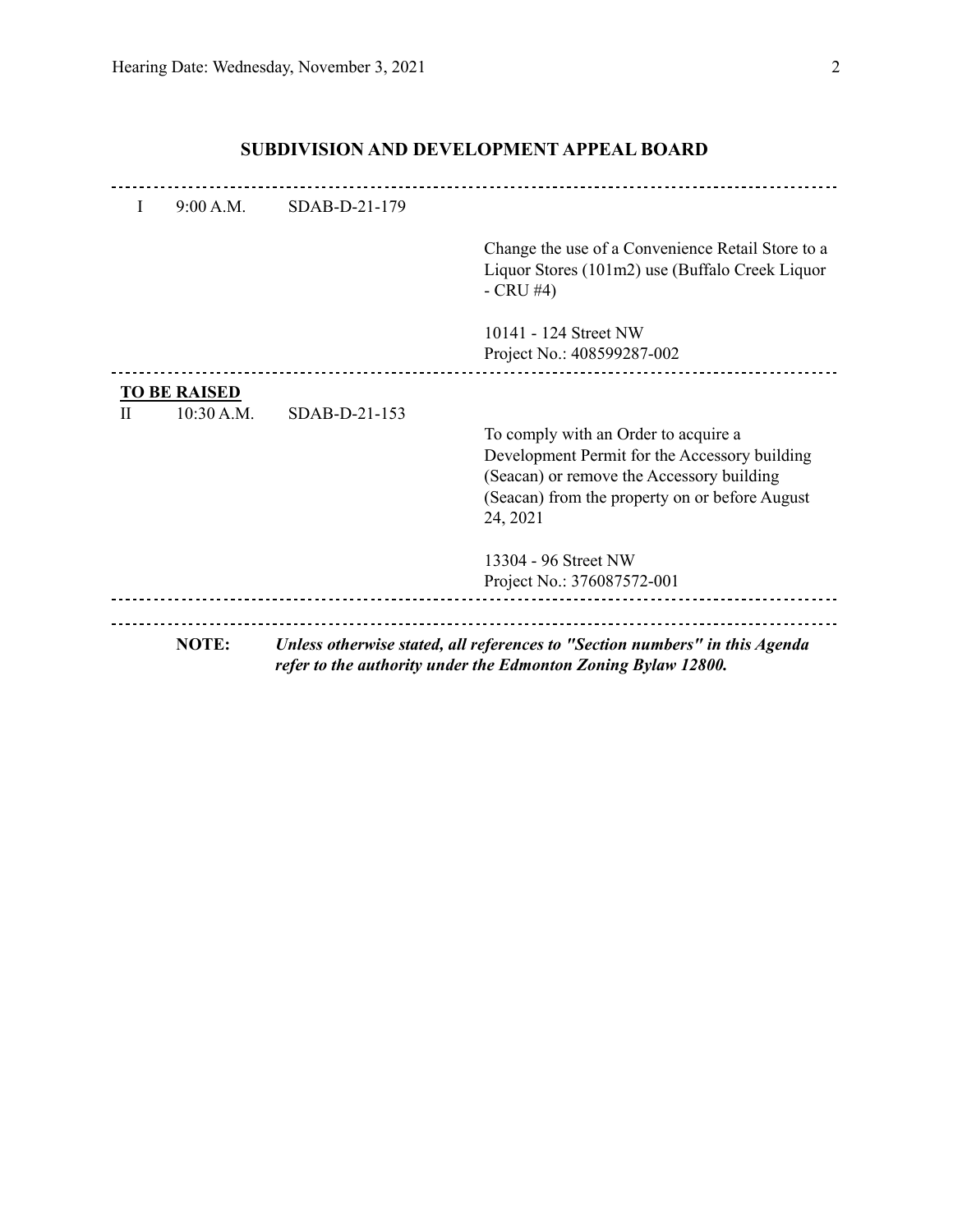### ITEM I: 9:00 A.M. FILE: SDAB-D-21-179

| AN APPEAL FROM THE DECISION OF THE DEVELOPMENT OFFICER |                                                                                                                              |  |
|--------------------------------------------------------|------------------------------------------------------------------------------------------------------------------------------|--|
| <b>APPELLANT:</b>                                      |                                                                                                                              |  |
| <b>APPLICATION NO.:</b>                                | 408599287-002                                                                                                                |  |
| <b>APPLICATION TO:</b>                                 | Change the use of a Convenience Retail Store to a Liquor<br>Stores (101m2) use (Buffalo Creek Liquor - CRU #4)               |  |
| <b>DECISION OF THE</b><br>DEVELOPMENT AUTHORITY:       | Refused                                                                                                                      |  |
| <b>DECISION DATE:</b>                                  | October 4, 2021                                                                                                              |  |
| <b>DATE OF APPEAL:</b>                                 | October 11, 2021                                                                                                             |  |
| MUNICIPAL DESCRIPTION<br>OF SUBJECT PROPERTY:          | 10141 - 124 Street NW                                                                                                        |  |
| <b>LEGAL DESCRIPTION:</b>                              | Plan 1521994 Blk 19 Lot 22                                                                                                   |  |
| ZONE:                                                  | DC1 - Direct Development Control Provision (Bylaw)<br>17177 - Sub-Area 1 - Area 13 of the Oliver Area<br>Redevelopment Plan) |  |
| <b>OVERLAY:</b>                                        | N/A                                                                                                                          |  |
| STATUTORY PLAN:                                        | Oliver Area Redevelopment Plan                                                                                               |  |
|                                                        |                                                                                                                              |  |

## *Grounds for Appeal*

The Appellant provided the following reasons for appealing the decision of the Development Authority:

> The 500M distance required between liquor stores is maintained when considering the walkable bikeable community of Oliver. Buffalo Creek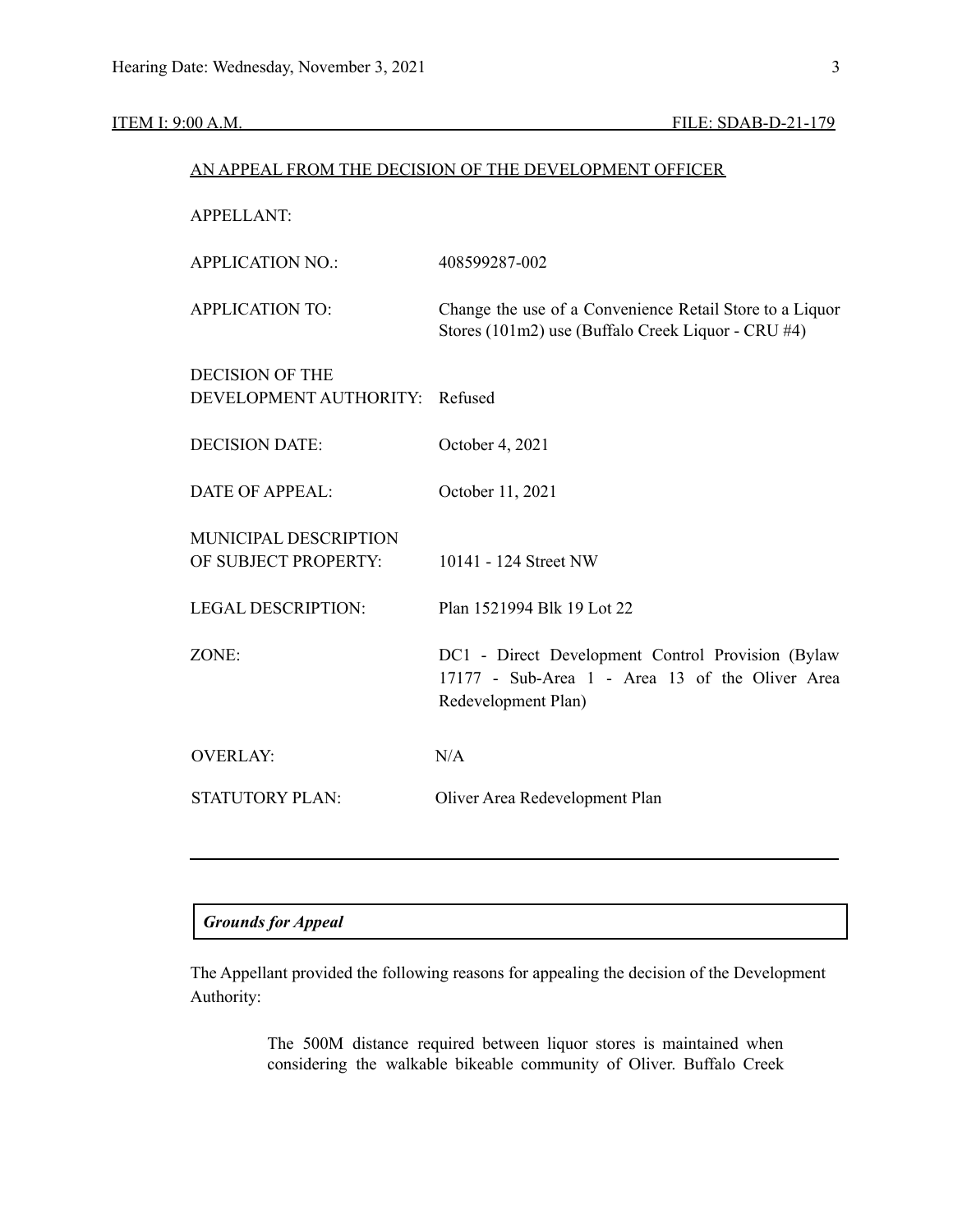Liquor will face North on 102 Ave, while other liquor stores face South on Jasper Ave.

Value Hub Liquor and 121 Street Liquor located in the Southwest quadrant of Oliver are not providing the same service to this diverse community as that of Buffalo Creek Liquor.

The product offering of The Wine Cellar is only wine and not similar to Buffalo Creeks product offering. The type of liquor license The Wine Cellar holds, does not allow direct purchases through AGLC.

The density of Oliver community warrants another service provider.

Past appeals have been granted on less.

(Please see reasons for appeal online for complete document).

#### *General Matters*

#### **Appeal Information:**

The *Municipal Government Act*, RSA 2000, c M-26 states the following:

#### **Grounds for Appeal**

**685(1)** If a development authority

- (a) fails or refuses to issue a development permit to a person,
- (b) issues a development permit subject to conditions, or
- (c) issues an order under section 645,

the person applying for the permit or affected by the order under section 645 may appeal to the subdivision and development appeal board.

...

**(2)** In addition to an applicant under subsection (1), any person affected by an order, decision or development permit made or issued by a development authority may appeal the decision in accordance with subsection  $(2.1)$ .

#### **Appeals**

**686(1)** A development appeal to a subdivision and development appeal board is commenced by filing a notice of the appeal, containing reasons, with the board,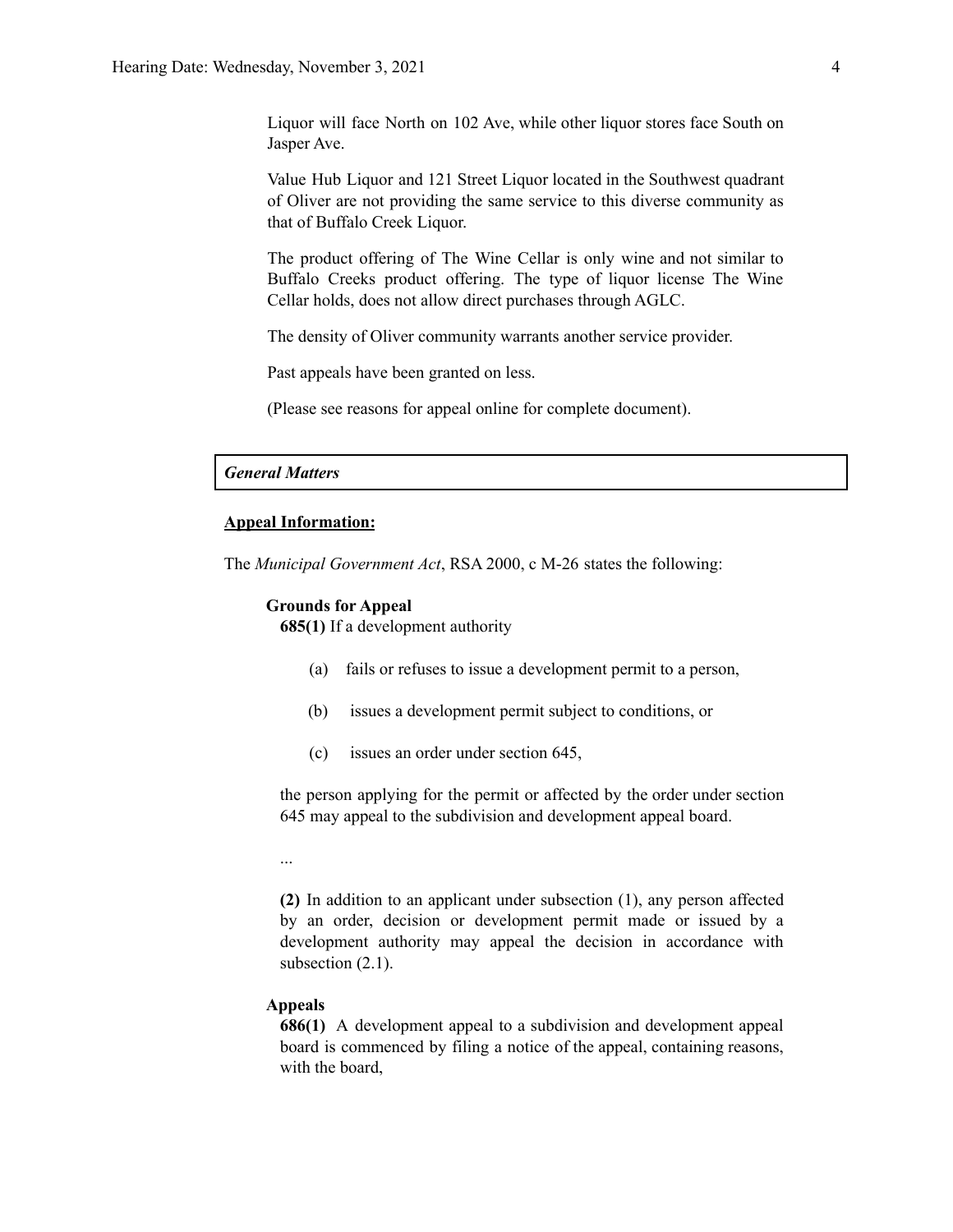- (a) in the case of an appeal made by a person referred to in section 685(1)
	- (i) with respect to an application for a development permit,
		- (A) within 21 days after the date on which the written decision is given under section 642, or
		- (B) if no decision is made with respect to the application within the 40-day period, or within any extension of that period under section 684, within 21 days after the date the period or extension expires,

or

- (ii) with respect to an order under section 645, within 21 days after the date on which the order is made, or
- (b) in the case of an appeal made by a person referred to in section 685(2), within 21 days after the date on which the notice of the issuance of the permit was given in accordance with the land use bylaw.

**685(4)** Despite subsections (1), (2) and (3), if a decision with respect to a development permit application in respect of a direct control district

- (a) …
- (b) is made by a development authority, the appeal is limited to whether the development authority followed the directions of council, and if the subdivision and development appeal board finds that the development authority did not follow the directions it may, in accordance with the directions, substitute its decision for the development authority's decision.

### **General Provisions from the** *DC1 (Area 13) of the Oliver Area Redevelopment Plan ("DC1"):*

Under section 15.14.3.o, **Minor Alcohol Sales** is a **Listed Use** in the **DC1.**

#### Section 15.14.1 states that the **General Purpose** of the **DC1** is:

To establish a Site Specific Development Control Provision to accommodate a high density residential tower with street level commercial units fronting onto 124 Street and 102 Avenue and reassembling, incorporating and maintaining three historic Buena Vista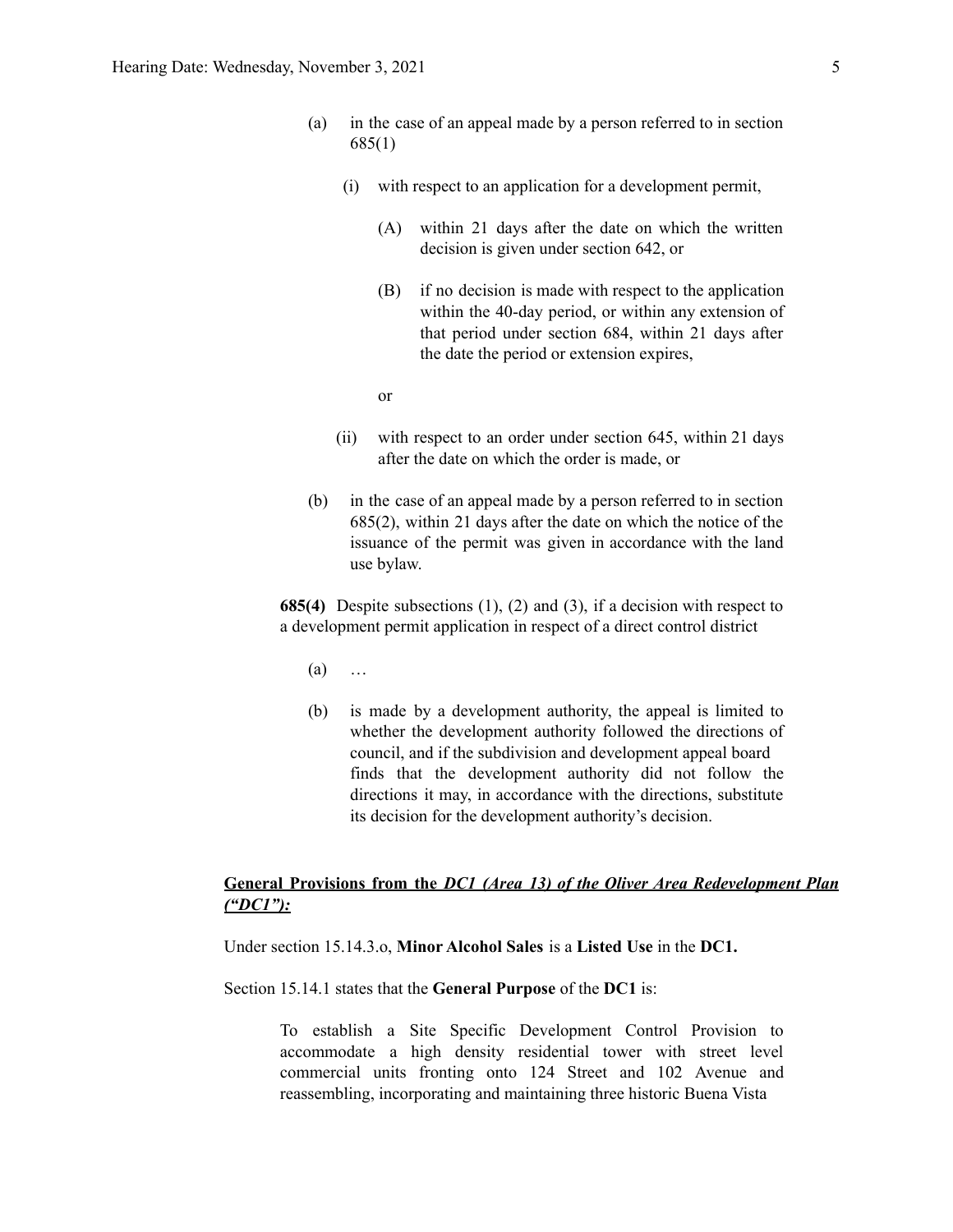building Facades within the development.

#### **General Provisions from the** *Edmonton Zoning Bylaw:*

Section 3.2(1)(m) states "for the purpose of any Development Permit or Direct Control Provision: Minor Alcohol Sales is deemed to be Liquor Stores, limited to 275 m2."

Under section 7.4(30) **Liquor Stores** means "development used for the retail sale of any and all types of alcoholic beverages to the public for off-site consumption. This Use may include retail sales of related products such as soft drinks and snack foods."

*Section 85 - Liquor Stores*

- **1. Any Liquor Store shall not be located less than 500 m from any other Liquor Store.**
- 2. Notwithstanding subsection 85(1), a Liquor Store may be located less than 500 m from any other Liquor Store if located:
	- a. outside the boundary shown in Appendix 1 to Section 85, provided:
		- i. the Liquor Stores are located on separate Sites, and
		- ii. at least one Liquor Store is located on a Site greater than 2.5 ha in size that is zoned CSCa, UVCa, GVC, TC-C, DC1, DC2, CSC, CB1, CB2, CHY, CO or CB3.
- 3. For the purposes of Section 85, the 500 m separation distance shall be measured from the closest point of the Liquor Store to the closest point of any other approved Liquor Store.
- 4. Any Site containing a Liquor Store shall not be located less than 100 m from any Site being used for community or recreation activities, public or private education, or public lands at the time of the application for the Development Permit for the Liquor Store. Sites that are greater than 2.0 ha in size and zoned either CSC or DC2, are exempt from this restriction. For the purposes of this subsection only:
	- a. the 100 m separation distance shall be measured from the closest point of the subject Site boundary to the closest point of another Site boundary, and shall not be measured from Zone boundaries or from the edges of structures;
	- b. the term "community or recreation activities" is limited to Community Recreation Services, as defined in subsection 7.8(1) of this Bylaw, which includes community league buildings and facilities, and children's playgrounds and play areas. This term does not include arenas or other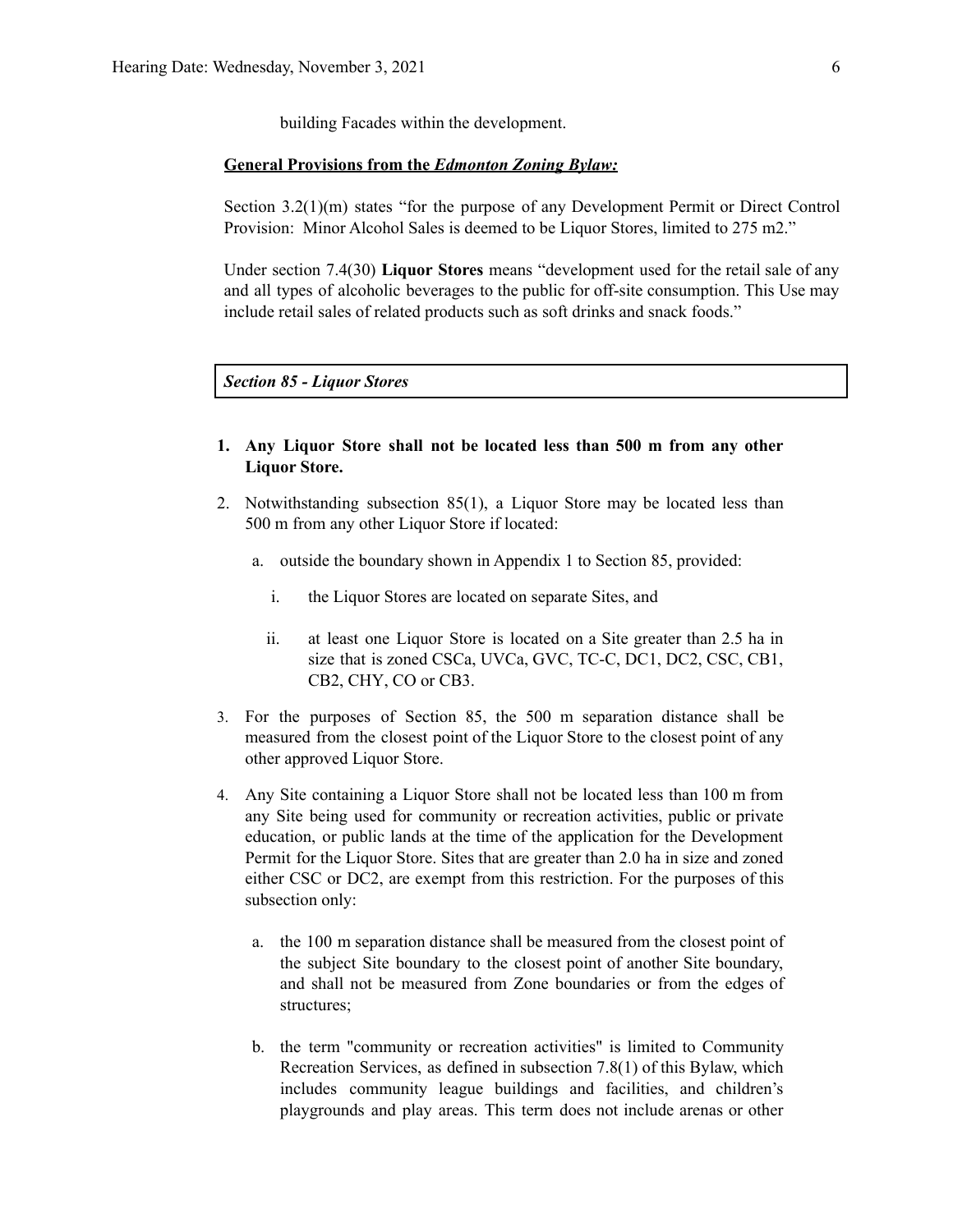public assembly Uses, Child Care Services, Public Libraries and Cultural Exhibits, or Religious Assembly;

- c. the term "public or private education facilities" is limited to elementary through to high schools inclusive only, and does not include dance schools, driving schools or other Commercial Schools; and
- d. the term "public lands" is limited to Sites zoned AP, and Sites zoned A.
- 5. Notwithstanding Section 11 of this Bylaw, a Development Officer shall not grant a variance to subsection 85(4).
- **6. Notwithstanding Section 11 of this Bylaw, a Development Officer shall only grant a variance to subsection 85(1) or subsection 85(2) as outlined in subsections 85(7), 85(8) and 85(9).**
- 7. When the Development Officer receives an application for a Development Permit that is for the purpose of accommodating the temporary relocation of an approved Liquor Store within 500 m of its original location, a variance to subsection 85(1) or subsection 85(2) may be granted where:
	- a. the application for the Development Permit is for a Temporary Development, in order to limit the introduction of an additional Liquor Store within 500 m of the original approved Development Permit;
	- b. the temporary location for any Liquor Store is not within 500 m of any legally conforming Liquor Store; and
	- c. the application for a Development Permit will not result in a total Floor Area for a Liquor Store that is 10.0% greater than the Floor Area of the existing approved Liquor Store, to a maximum increase of 50 m<sup>2</sup>.
- 8. When a Development Officer receives an application for a Development Permit that is for the purpose of accommodating the reversion of an existing approved Liquor Store back to its original location on a Site, a variance of subsection 85(1) or subsection 85(2) may only be granted where the application for the reversion is submitted to the Development Officer within 5 years of the date of vacating the original location and the application will not result in a total Floor Area that is greater than the original approved Liquor Store.
- 9. The issuance of a Development Permit which contains a variance pursuant to subsection 85(7) shall be issued as a Temporary Development for a duration of up to 5 years or less, to be determined by the Development Officer.
- 10. The Development Officer may require lighting, signage or screening measures that ensure the proposed development is compatible with adjacent or nearby Residential Uses or Commercial Uses.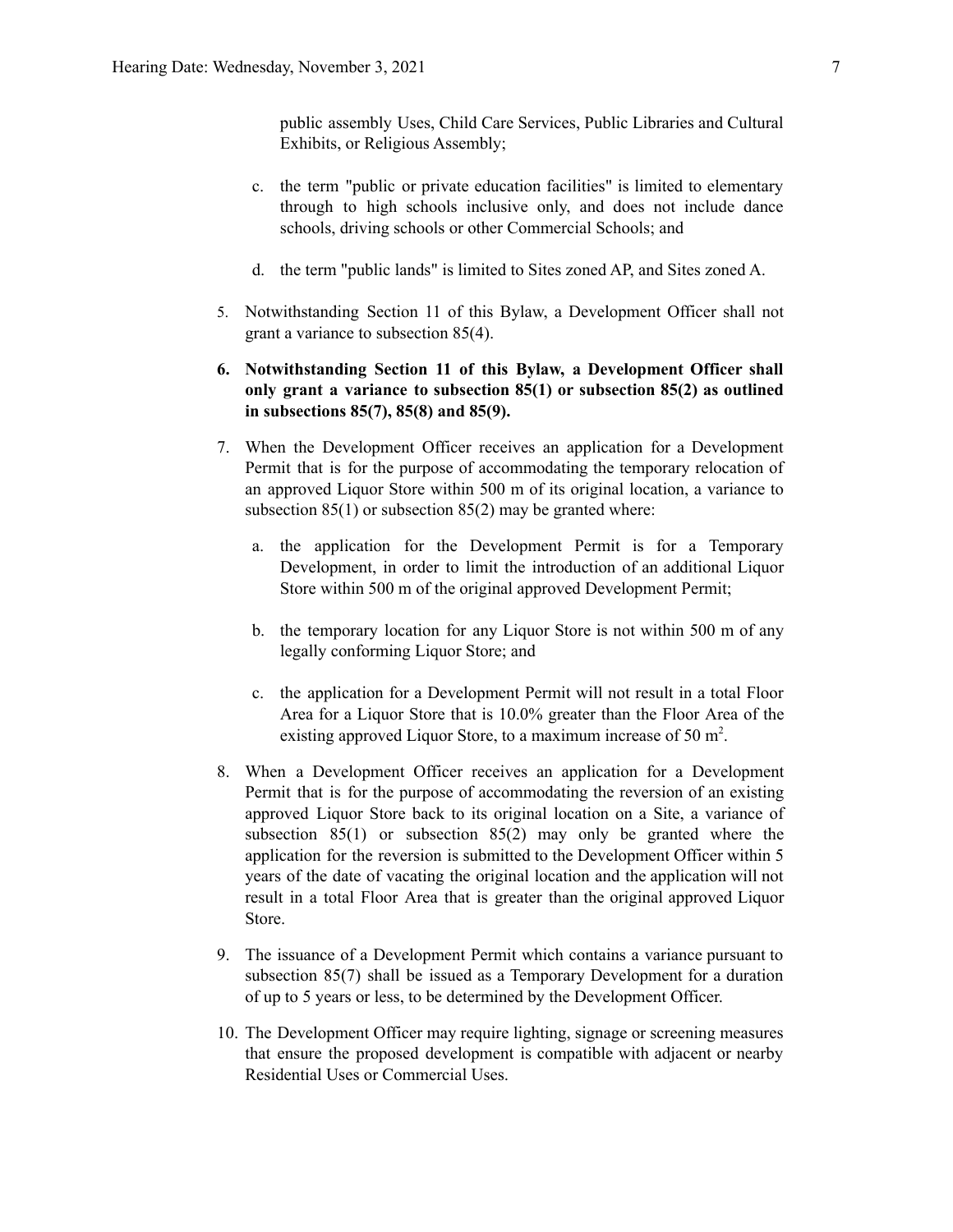- 11. Liquor Stores shall include the following to allow for natural surveillance to promote safe surroundings:
	- a. Customer access is oriented to:
		- i. a public or internal roadway, other than a Lane;
		- ii. a shopping centre parking lot in front of the store; or
		- iii. a mall access that allows visibility from the interior of the mall into the store.
	- b. Premises located at ground level shall include:
		- i. Ample transparency to maintain sight lines into and out of the premises. To ensure transparency and sight lines are maintained:
			- 1. Not more than 10% of the windows may be covered by Signs, the remainder shall be clear, untinted, and free from obstruction.
		- ii. Outdoor lighting is required to provide a well-lit environment for pedestrians entering and exiting the premises and to illuminate the property. The Development Officer shall require the applicant to provide a plan showing the location and details of perimeter lighting to ensure adequate lighting.
	- iii. Landscaping shall be located such that it does not obstruct sight lines into the premises.

#### **Development Officer's Determination**

**1) Section 85.1 - The proposed Liquor Store is less than 500m from three (3) other Liquor Stores:**

**Business Licence No. 007265878-001 (Development Permit 85-068220) 12427 - 102 AVENUE NW Required Setback: 500 m Proposed Setback: 104 m Deficient by: 396 m**

**Development Permit No. 042204969-001 12106 - JASPER AVENUE NW Required Setback: 500 m Proposed Setback: 300 m Deficient by: 200 m**

**Development Permit No. 000871390-001 10125 - 121 STREET NW Required Setback: 500 m**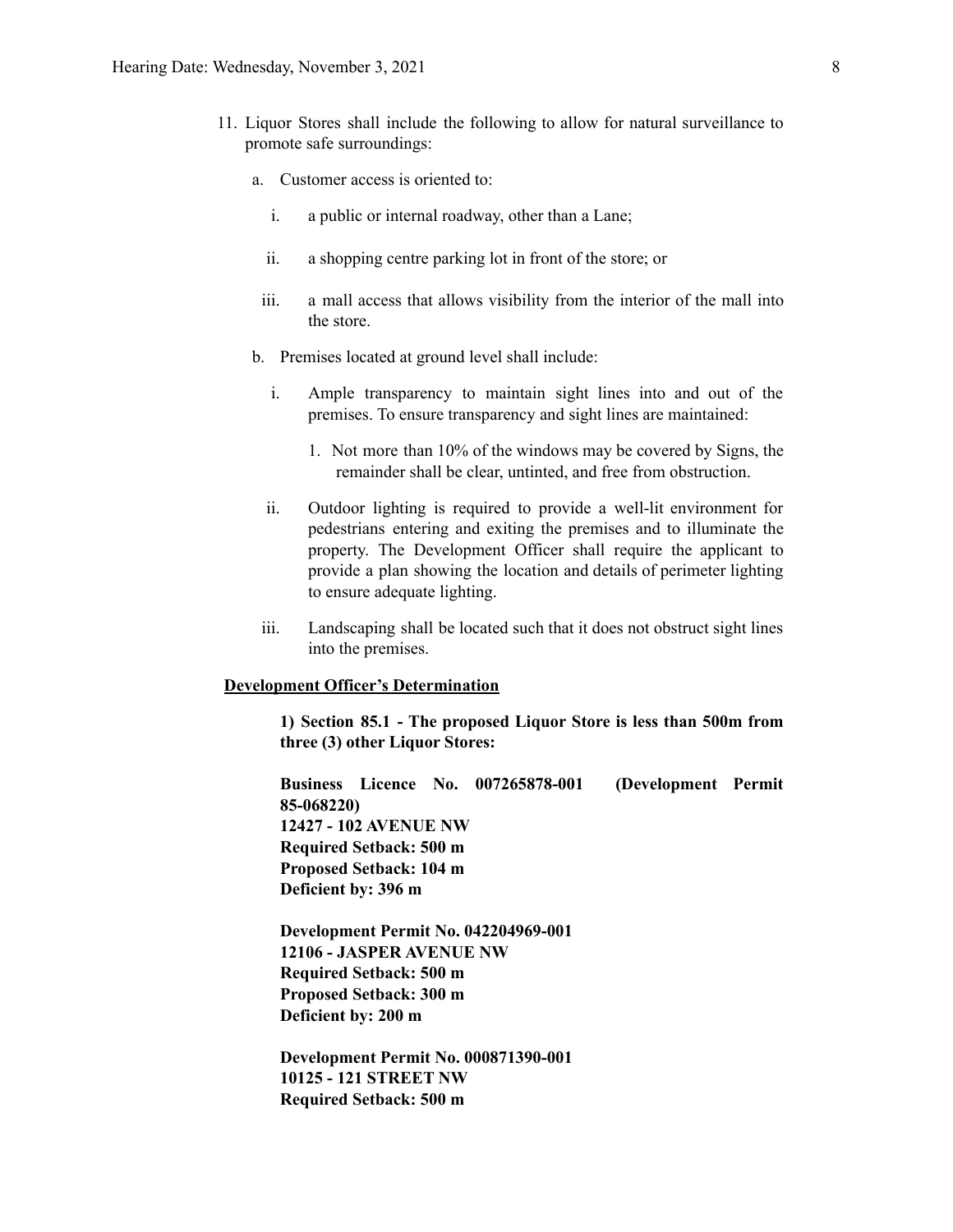**Proposed Setback: 341 m Deficient by: 159 m**

**The Development Officer is prohibited from granting a variance to the minimum separation distance from another Liquor Store, in accordance with Section 85.6 of the Zoning Bylaw.**

[unedited]

Notice to Applicant/Appellant

 $\mathcal{L}_\text{max} = \frac{1}{2} \sum_{i=1}^n \mathcal{L}_\text{max} = \frac{1}{2} \sum_{i=1}^n \mathcal{L}_\text{max} = \frac{1}{2} \sum_{i=1}^n \mathcal{L}_\text{max} = \frac{1}{2} \sum_{i=1}^n \mathcal{L}_\text{max} = \frac{1}{2} \sum_{i=1}^n \mathcal{L}_\text{max} = \frac{1}{2} \sum_{i=1}^n \mathcal{L}_\text{max} = \frac{1}{2} \sum_{i=1}^n \mathcal{L}_\text{max} = \frac{1}{2} \sum_{i=$ 

Provincial legislation requires that the Subdivision and Development Appeal Board issue its official decision in writing within fifteen days of the conclusion of the hearing.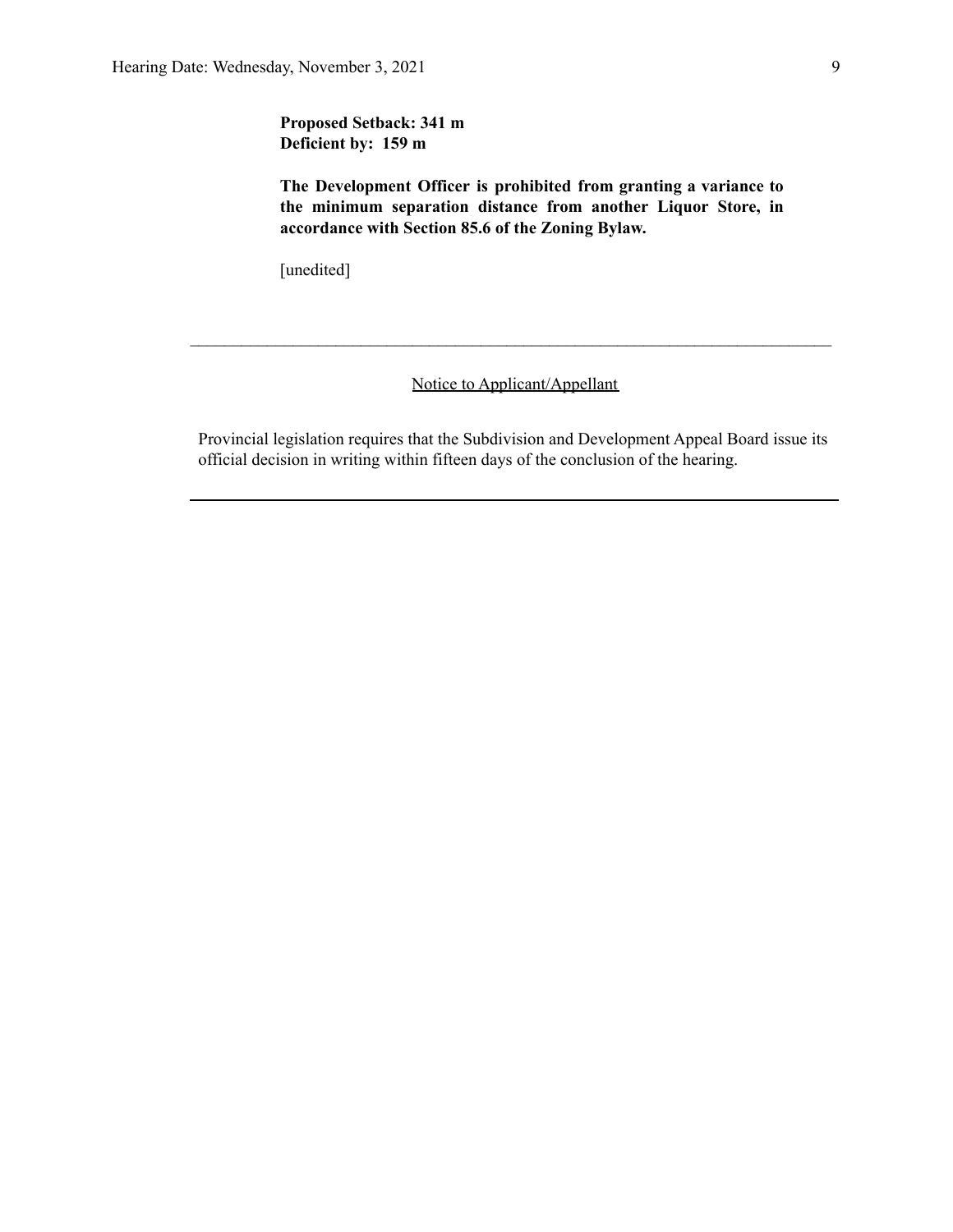| <b>Edmonton</b><br><b>Application for</b>                                                                                                                                                                                                                                                                                                                                                                                                                        | Project Number: 408599287-002<br>Application Date:<br>SEP 15, 2021<br>Printed:<br>October 12, 2021 at 9:12 AM<br>1 of 2<br>Page:<br><b>Major Development Permit</b> |  |
|------------------------------------------------------------------------------------------------------------------------------------------------------------------------------------------------------------------------------------------------------------------------------------------------------------------------------------------------------------------------------------------------------------------------------------------------------------------|---------------------------------------------------------------------------------------------------------------------------------------------------------------------|--|
| This document is a Development Permit Decision for the development application described below.                                                                                                                                                                                                                                                                                                                                                                  |                                                                                                                                                                     |  |
| Applicant                                                                                                                                                                                                                                                                                                                                                                                                                                                        | Property Address(es) and Legal Description(s)<br>10141 - 124 STREET NW<br>Plan 1521994 Blk 19 Lot 22                                                                |  |
|                                                                                                                                                                                                                                                                                                                                                                                                                                                                  | <b>Specific Address(es)</b><br>12319 - 102 AVENUE NW<br>Suite:<br>Entryway: 12319 - 102 AVENUE NW<br>Building: 10141 - 124 STREET NW                                |  |
| <b>Scope of Application</b><br>To change the use of a Convenience Retail Store to a Liquor Stores (101m2) use (Buffalo Creek Liquor - CRU #4).<br><b>Permit Details</b>                                                                                                                                                                                                                                                                                          |                                                                                                                                                                     |  |
| Class of Permit:<br>Gross Floor Area (sq.m.):<br>New Sewer Service Required:<br>Site Area (sq. m.):<br><b>Development Application Decision</b>                                                                                                                                                                                                                                                                                                                   | <b>Contact Person:</b><br>Lot Grading Needed?: N<br>NumberOfMainFloorDwellings:<br>Stat. Plan Overlay/Annex Area: (none)                                            |  |
| Refused<br>Issue Date: Oct 04, 2021<br>Development Authority: BUCCINO, SAMANTHA<br><b>Reason for Refusal</b><br>1) Section 85.1 - The proposed Liquor Store is less than 500m from three (3) other Liquor Stores:<br>Business Licence No. 007265878-001 (Development Permit 85-068220)<br>12427 - 102 AVENUE NW<br>Required Setback: 500 m<br>Proposed Setback: 104 m<br>Deficient by: 396 m<br>Development Permit No. 042204969-001<br>12106 - JASPER AVENUE NW |                                                                                                                                                                     |  |
| Required Setback: 500 m<br>Proposed Setback: 300 m<br>Deficient by: 200 m<br>Development Permit No. 000871390-001<br>10125 - 121 STREET NW<br>Required Setback: 500 m<br>Proposed Setback: 341 m<br>Deficient by: 159 m<br>The Development Officer is prohibited from granting a variance to the minimum separation distance from another Liquor Store, in<br>accordance with Section 85.6 of the Zoning Bylaw.                                                  |                                                                                                                                                                     |  |
|                                                                                                                                                                                                                                                                                                                                                                                                                                                                  | THIS IS NOT A PERMIT                                                                                                                                                |  |
|                                                                                                                                                                                                                                                                                                                                                                                                                                                                  |                                                                                                                                                                     |  |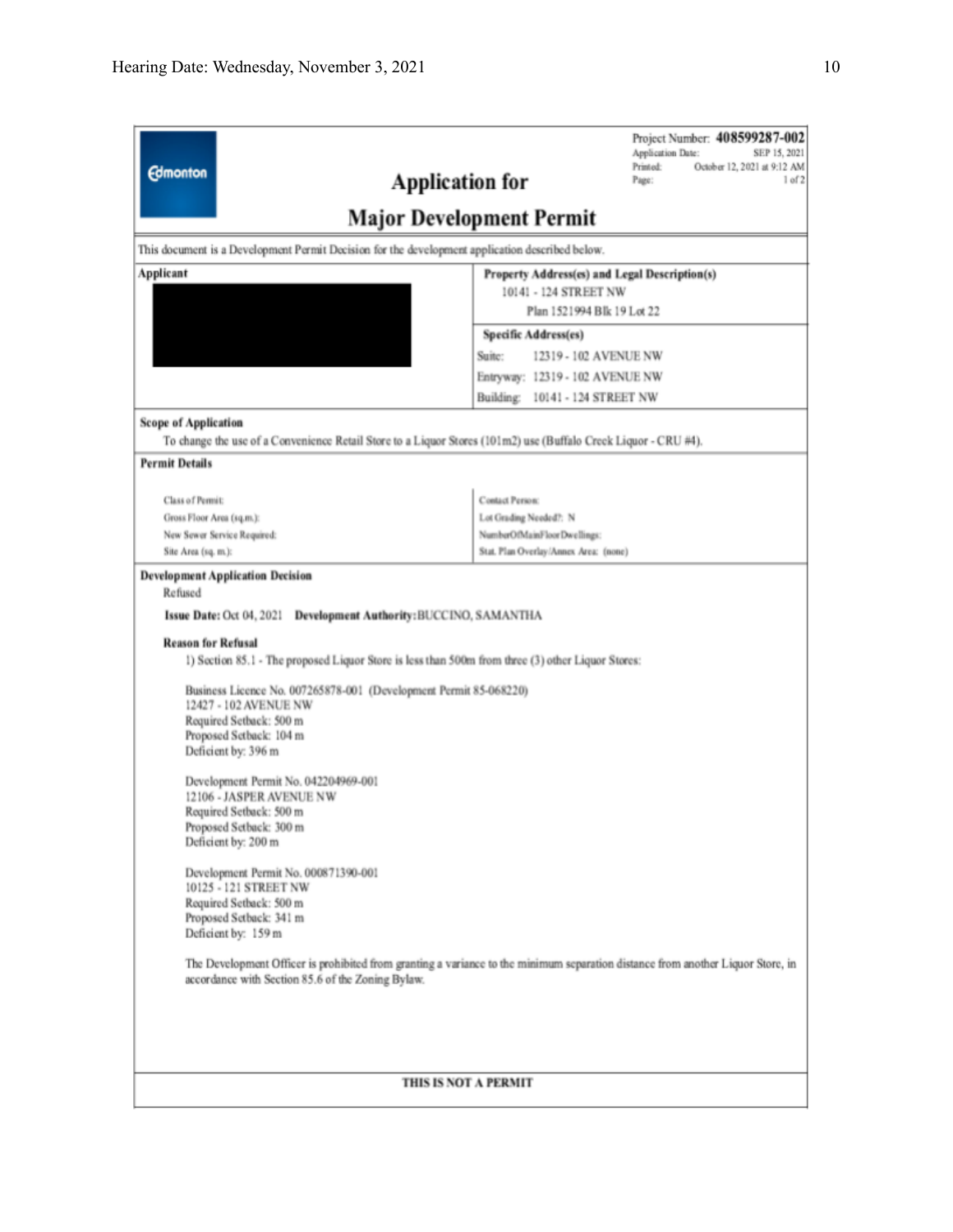| <b>Edmonton</b>                                                                                                                                                                                                                                                                 |                                                     | <b>Application for</b>                     | <b>Major Development Permit</b> | Application Date:<br>Printed:<br>Page: | Project Number: 408599287-002<br>SEP 15, 2021<br>October 12, 2021 at 9:12 AM<br>2 of 2 |
|---------------------------------------------------------------------------------------------------------------------------------------------------------------------------------------------------------------------------------------------------------------------------------|-----------------------------------------------------|--------------------------------------------|---------------------------------|----------------------------------------|----------------------------------------------------------------------------------------|
| <b>Rights of Appeal</b><br>The Applicant has the right of appeal to the Subdivision and Development Appeal Board (SDAB) within 21 days after the date on<br>which the decision is made as outlined in Chapter M-26,<br>Section 683 through 689 of the Municipal Government Act. |                                                     |                                            |                                 |                                        |                                                                                        |
| Fees                                                                                                                                                                                                                                                                            |                                                     |                                            |                                 |                                        |                                                                                        |
| Major Dev. Application Fee<br>Total GST Amount:<br>Totals for Permit:                                                                                                                                                                                                           | <b>Fee Amount</b><br>\$375.00<br>\$0.00<br>\$375.00 | <b>Amount Paid</b><br>\$375.00<br>\$375.00 | Receipt#<br>15304808861l0010    | Date Paid<br>Sep 21, 2021              |                                                                                        |
|                                                                                                                                                                                                                                                                                 |                                                     | THIS IS NOT A PERMIT                       |                                 |                                        |                                                                                        |
|                                                                                                                                                                                                                                                                                 |                                                     |                                            |                                 |                                        |                                                                                        |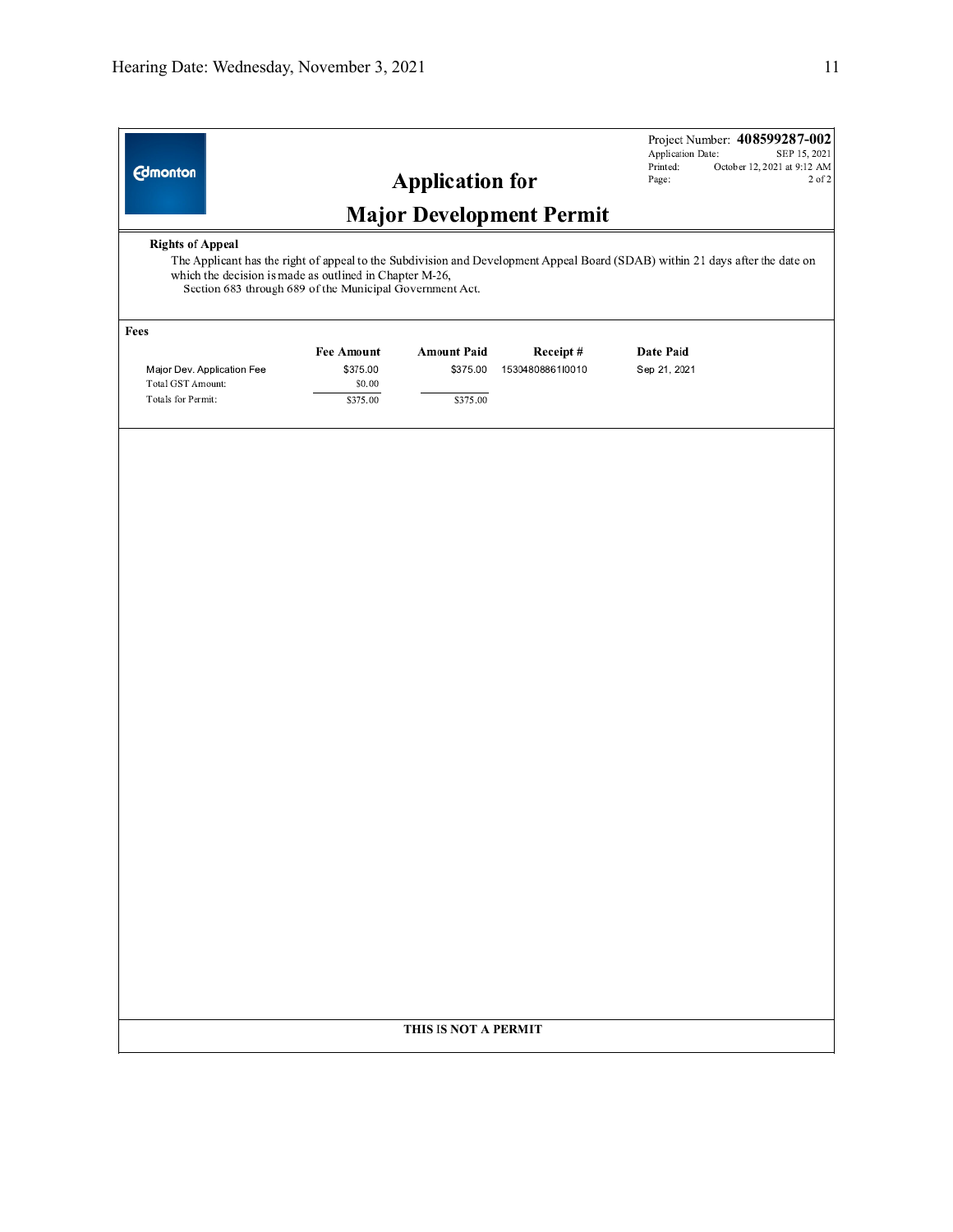

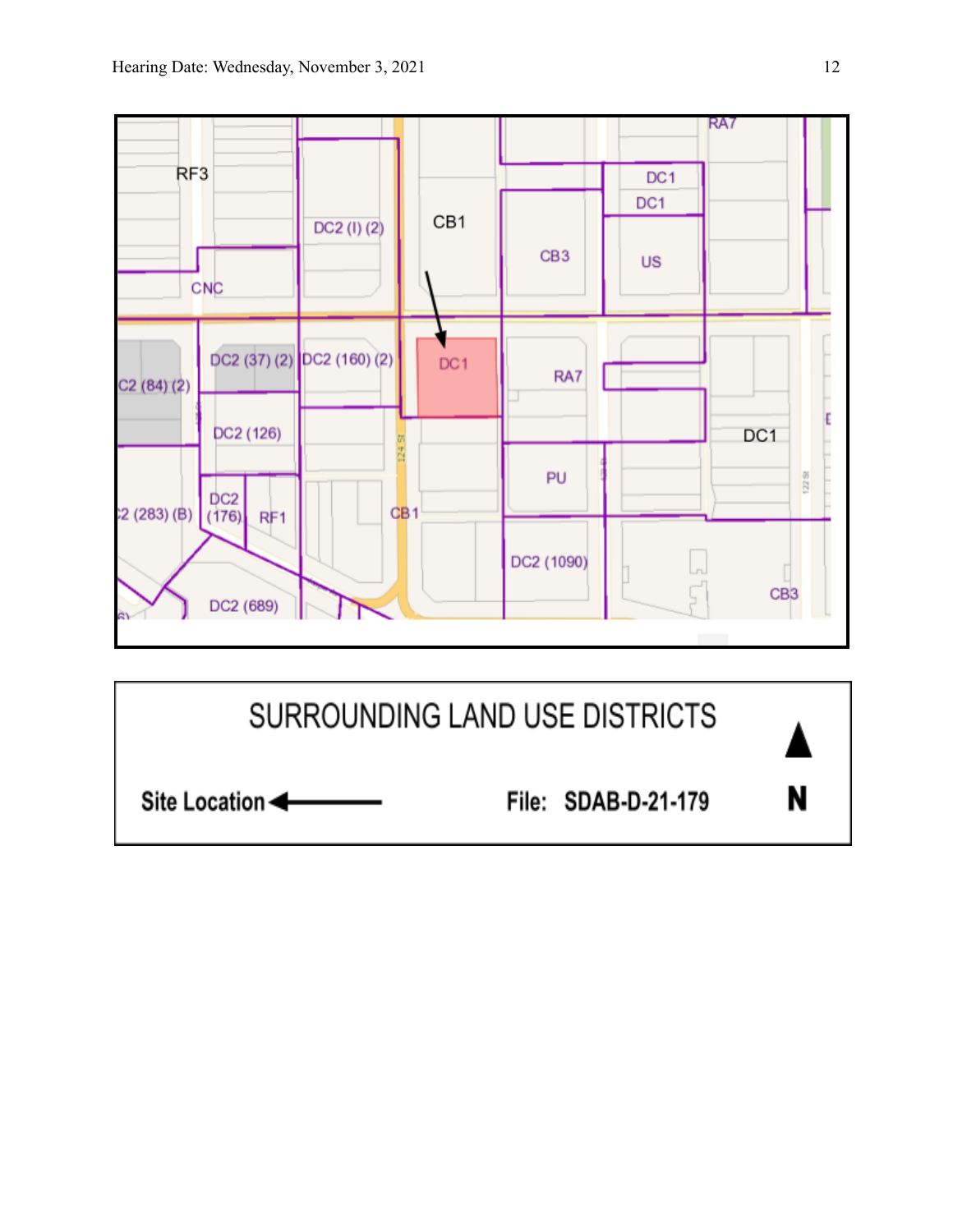#### **TO BE RAISED**

| <b>OFFICER</b>                                       | AN APPEAL FROM THE DECISION OF THE DEVELOPMENT COMPLIANCE                                                                                                 |
|------------------------------------------------------|-----------------------------------------------------------------------------------------------------------------------------------------------------------|
| <b>APPELLANT:</b>                                    |                                                                                                                                                           |
| <b>APPLICATION NO.:</b>                              | 376087572-001                                                                                                                                             |
| <b>ORDER TO:</b>                                     | Acquire a Development Permit for the Accessory building<br>(seacan) OR remove the Accessory building (seacan) from<br>the property before August 24, 2021 |
| <b>ORDER ISSUED:</b>                                 | August 10, 2021                                                                                                                                           |
| <b>DATE OF APPEAL:</b>                               | August 23, 2021                                                                                                                                           |
| <b>MUNICIPAL DESCRIPTION</b><br>OF SUBJECT PROPERTY: | 13304 - 96 Street NW                                                                                                                                      |
| <b>LEGAL DESCRIPTION:</b>                            | Plan 4594MC Blk 25 Lot 33                                                                                                                                 |
| ZONE:                                                | (RF1) Single Detached Residential Zone                                                                                                                    |
| <b>OVERLAY:</b>                                      | Mature Neighbourhood Overlay                                                                                                                              |
| <b>STATUTORY PLAN:</b>                               | N/A                                                                                                                                                       |
|                                                      |                                                                                                                                                           |

#### *Grounds for Appeal*

The Appellant provided the following reasons for appealing the decision of the Development Authority:

> Due to staffing changes at the City of Edmonton, technical issues uploading my application on the city of Edmonton website and my tenants testing positive for COVID-19 I have not had adequate time to complete my application. I am requesting an extension to Sept 24th.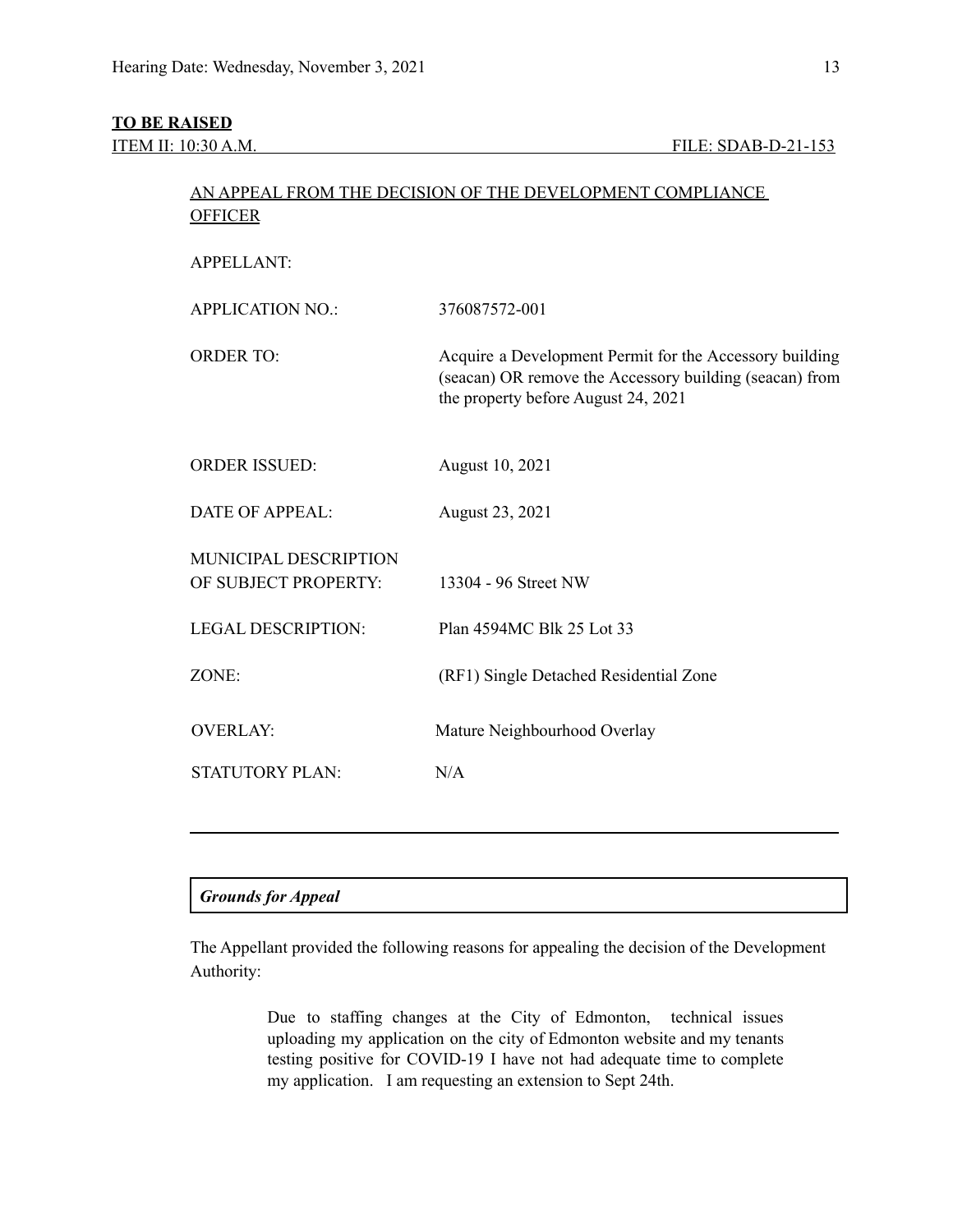#### *General Matters*

**The Subdivision and Development Appeal Board (the "Board") issued the following decision on September 21, 2021**

**"The Postponement is granted and the hearing will be rescheduled for the first week of November 2021. The exact date and time of the hearing will be provided in future correspondence."**

#### **Appeal Information:**

The *Municipal Government Act*, RSA 2000, c M-26 states the following:

#### **Stop order**

**645(1)** Despite section 545, if a development authority finds that a development, land use or use of a building is not in accordance with

- (a) this Part or a land use bylaw or regulations under this Part, or
- (b) a development permit or subdivision approval,

the development authority may act under subsection (2).

**(2)** If subsection (1) applies, the development authority may, by written notice, order the owner, the person in possession of the land or building or the person responsible for the contravention, or any or all of them, to

- (a) stop the development or use of the land or building in whole or in part as directed by the notice,
- (b) demolish, remove or replace the development, or
- (c) carry out any other actions required by the notice so that the development or use of the land or building complies with this Part, the land use bylaw or regulations under this Part, a development permit or a subdivision approval,

within the time set out in the notice.

**(2.1)** A notice referred to in subsection (2) must specify the date on which the order was made, must contain any other information required by the regulations and must be given or sent to the person or persons referred to in subsection (2) on the same day the decision is made.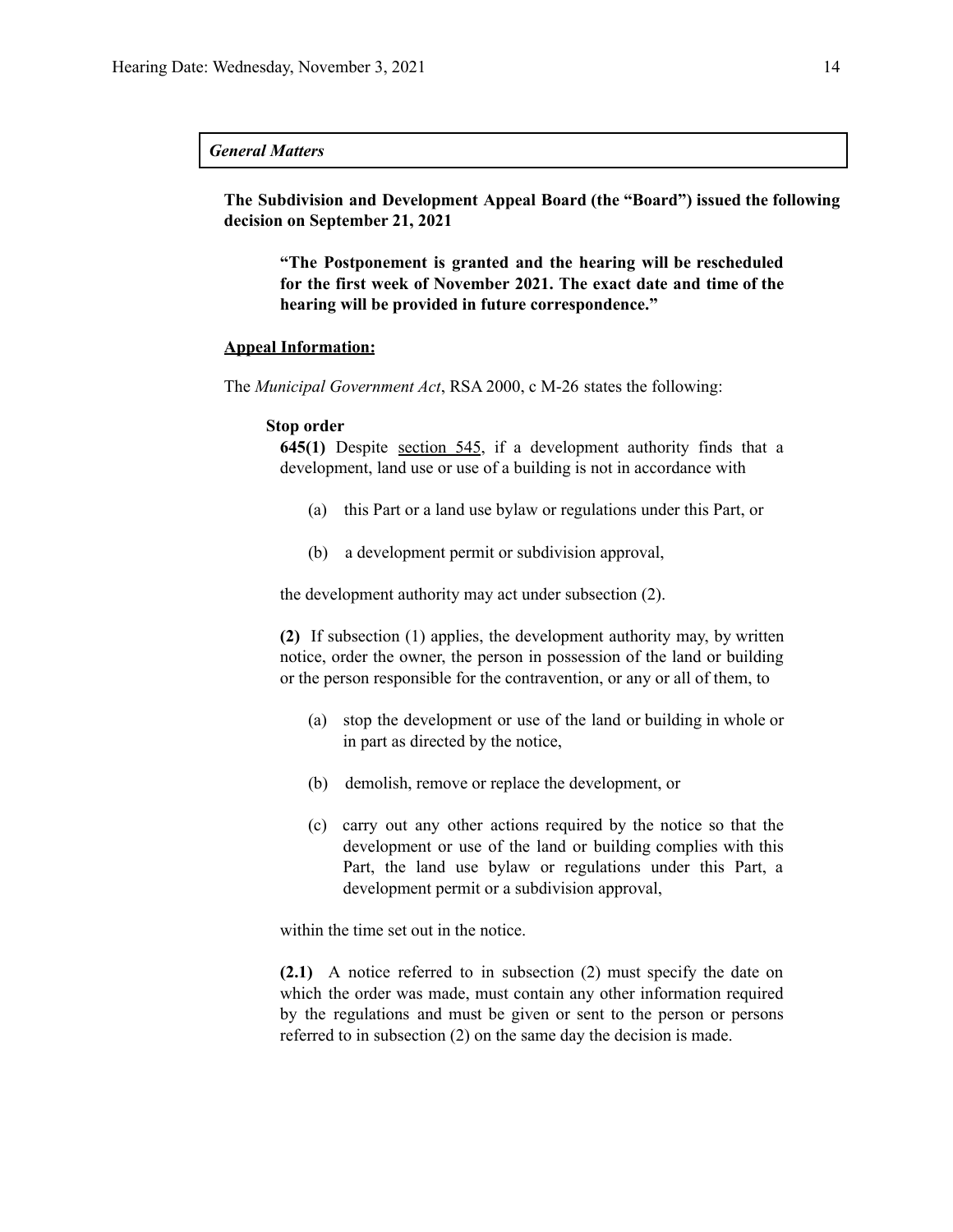**(3)** A person who receives a notice referred to in subsection (2) may appeal to the subdivision and development appeal board in accordance with section 685.

#### **Permit**

**683** Except as otherwise provided in a land use bylaw, a person may not commence any development unless the person has been issued a development permit in respect of it pursuant to the land use bylaw.

#### **Grounds for Appeal**

**685(1)** If a development authority

- (a) fails or refuses to issue a development permit to a person,
- (b) issues a development permit subject to conditions, or
- (c) issues an order under section 645,

the person applying for the permit or affected by the order under section 645 may appeal to the subdivision and development appeal board.

...

**(2)** In addition to an applicant under subsection (1), any person affected by an order, decision or development permit made or issued by a development authority may appeal the decision in accordance with subsection  $(2.1)$ .

#### **Appeals**

**686(1)** A development appeal to a subdivision and development appeal board is commenced by filing a notice of the appeal, containing reasons, with the board,

- (a) in the case of an appeal made by a person referred to in section 685(1)
	- (i) with respect to an application for a development permit,
		- (A) within 21 days after the date on which the written decision is given under section 642, or
		- (B) if no decision is made with respect to the application within the 40-day period, or within any extension of that period under section 684, within 21 days after the date the period or extension expires,

or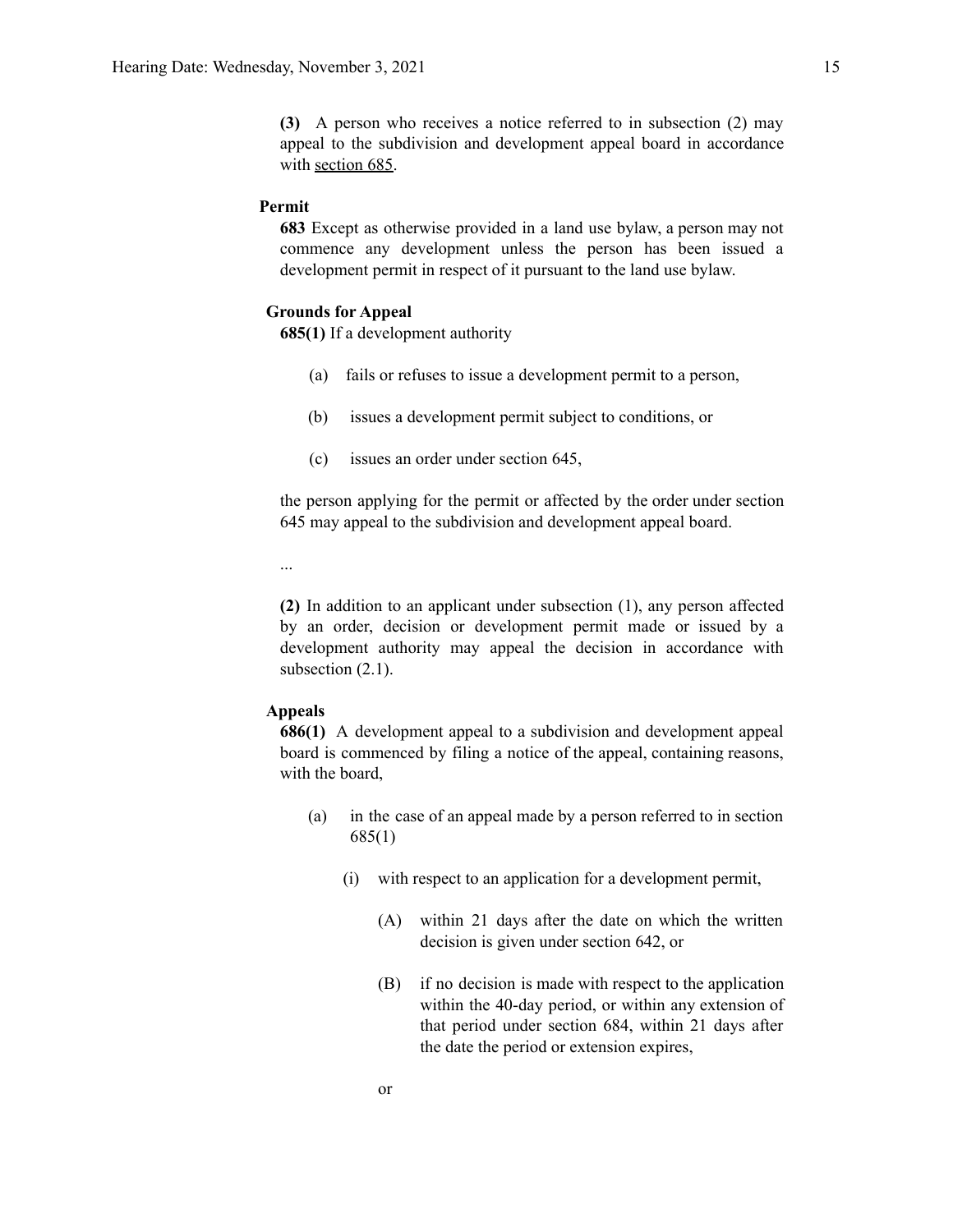- (ii) with respect to an order under section 645, within 21 days after the date on which the order is made, or
- (b) in the case of an appeal made by a person referred to in section 685(2), within 21 days after the date on which the notice of the issuance of the permit was given in accordance with the land use bylaw.

#### **Hearing and Decision**

**687(3)** In determining an appeal, the board hearing the appeal referred to in subsection (1)

…

- (a.1) must comply with the land use policies;
- (a.2) subject to section 638, must comply with any applicable statutory plans;
- (a.3) subject to clause (a.4) and (d), must comply with any land use bylaw in effect;
- (a.4) must comply with the applicable requirements of the regulations under the *Gaming, Liquor and Cannabis Act* respecting the location of premises described in a cannabis licence and distances between those premises and other premises;
	- …
	- (c) may confirm, revoke or vary the order, decision or development permit or any condition attached to any of them or make or substitute an order, decision or permit of its own;
	- (d) may make an order or decision or issue or confirm the issue of a development permit even though the proposed development does not comply with the land use bylaw if, in its opinion,
		- (i) the proposed development would not
			- (A) unduly interfere with the amenities of the neighbourhood, or
			- (B) materially interfere with or affect the use, enjoyment or value of neighbouring parcels of land,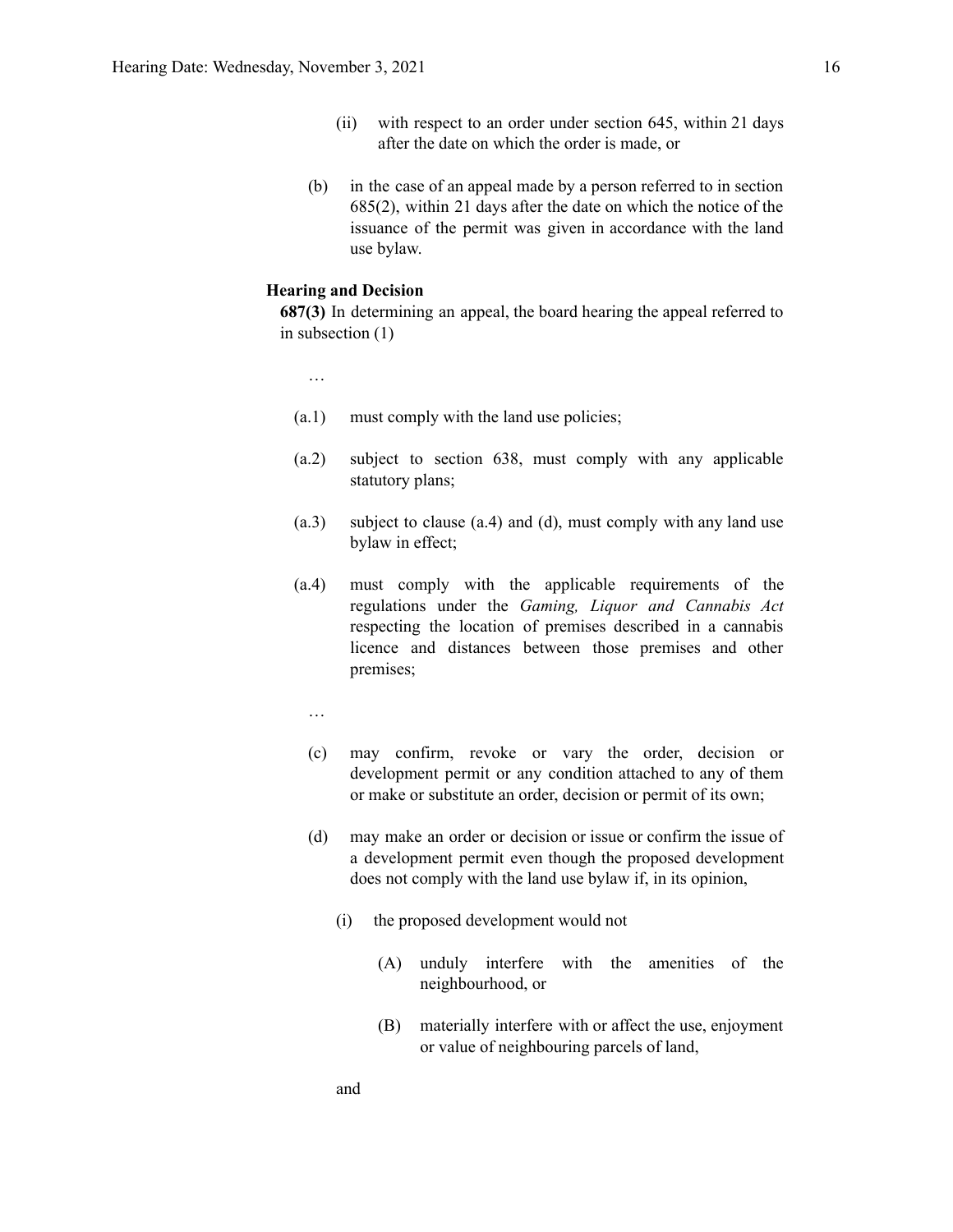(ii) the proposed development conforms with the use prescribed for that land or building in the land use bylaw.

#### **General Provisions from the** *Edmonton Zoning Bylaw:*

Under section 6.1, **Accessory** means "when used to describe a Use or building, a Use or building naturally or normally incidental, subordinate, and devoted to the principal Use or building, and located on the same lot or Site."

Section 110.1 states that the **General Purpose** of the **(RF1) Single Detached Residential Zone** is "to provide for Single Detached Housing while allowing other forms of small scale housing in the form of Secondary Suites, Garden Suites, Semi-detached Housing and Duplex Housing."

Section 814.1 states that the **General Purpose** of the **Mature Neighbourhood Overlay** is:

to regulate residential development in Edmonton's mature residential neighbourhoods, while responding to the context of surrounding development, maintaining the pedestrian-oriented design of the streetscape, and to provide an opportunity for consultation by gathering input from affected parties on the impact of a proposed variance to the Overlay regulations.

#### *Requirement for a Development Permit*

Section 5.1 states:

- 1. No person shall commence, or cause or allow to be commenced, a development without a Development Permit issued in accordance with Section 12 of this Bylaw.
- 2. No person shall carry on, or cause or allow to be carried on a development without a Development Permit issued in accordance with Section 12 of this Bylaw.

#### *Of ences*

Section 23.1(6) states "Notwithstanding subsection 23.1(2), it is an offence to undertake development of, or addition to, an Accessory building, other than a Garden Suite, without a valid and approved Development Permit when a Development Permit is required."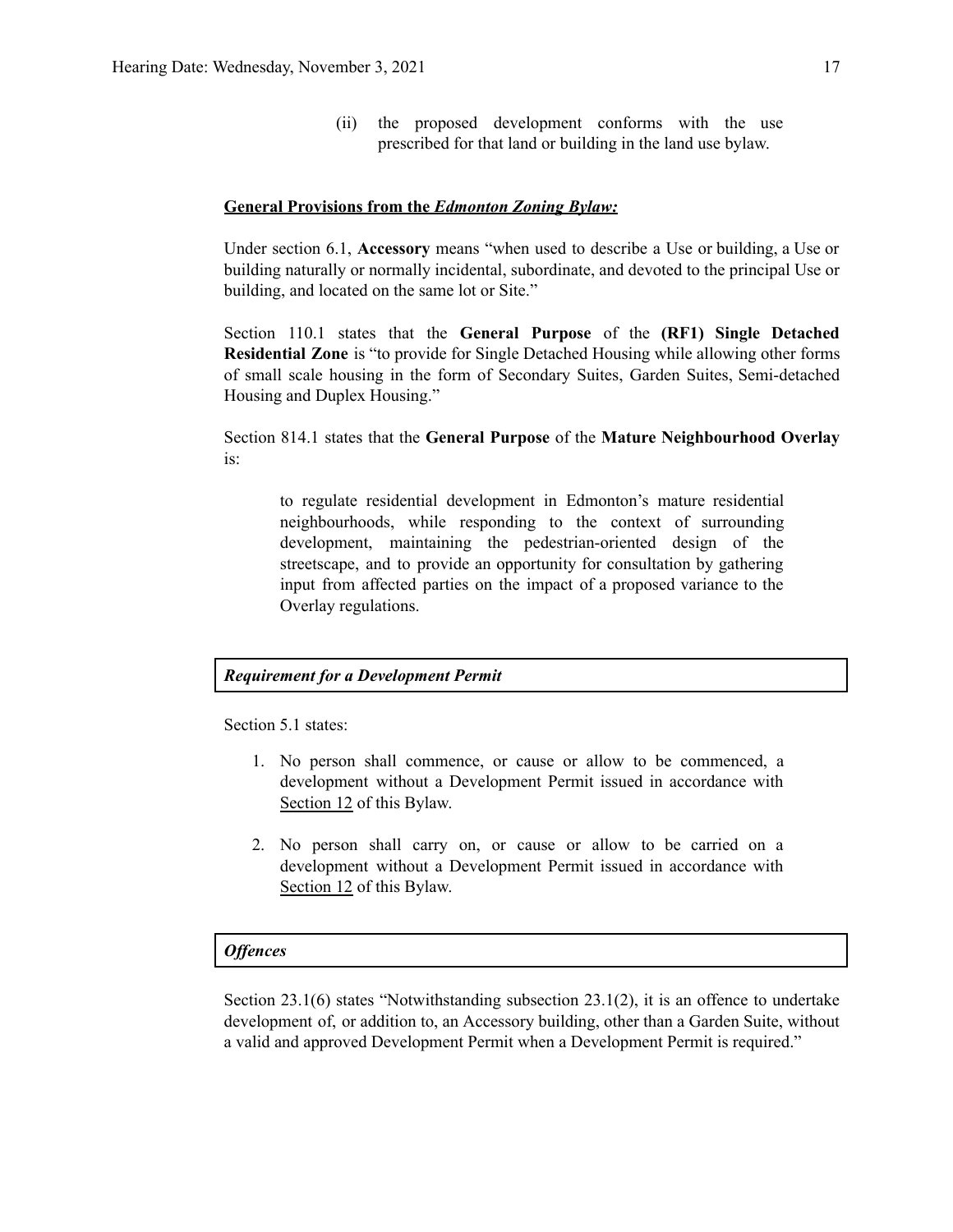### Notice to Applicant/Appellant

 $\mathcal{L}_\text{max} = \frac{1}{2} \sum_{i=1}^n \mathcal{L}_\text{max} = \frac{1}{2} \sum_{i=1}^n \mathcal{L}_\text{max} = \frac{1}{2} \sum_{i=1}^n \mathcal{L}_\text{max} = \frac{1}{2} \sum_{i=1}^n \mathcal{L}_\text{max} = \frac{1}{2} \sum_{i=1}^n \mathcal{L}_\text{max} = \frac{1}{2} \sum_{i=1}^n \mathcal{L}_\text{max} = \frac{1}{2} \sum_{i=1}^n \mathcal{L}_\text{max} = \frac{1}{2} \sum_{i=$ 

Provincial legislation requires that the Subdivision and Development Appeal Board issue its official decision in writing within fifteen days of the conclusion of the hearing.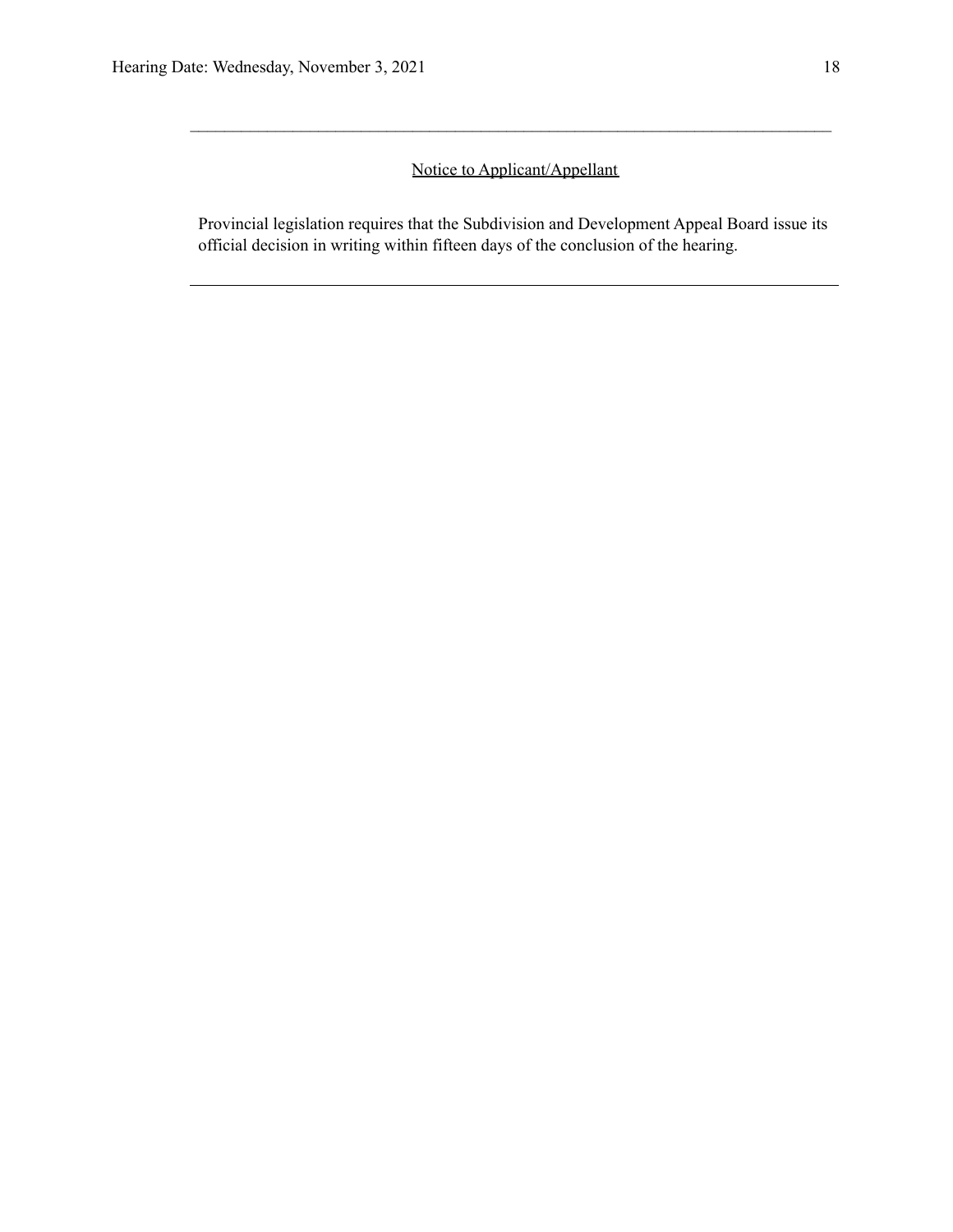City of Edmonton Development Services<br>Development Compliance & Inquiries

10111 - 104 Ave NW Edmonton, AB T5J 0J4 Canada edmonton.ca/developmentcompliance



August 10, 2021

Our File: 376087572-001

#### MUNICIPAL GOVERNMENT ACT ORDER

Dear property owner:

An Alberta Land Titles search identifies you as the registered owner(s) of the property located at 13304 - 96 STREET NW in Edmonton, Alberta, legally described as Plan 4594MC **Block 25 Lot 33.** 

This Property was inspected by Development Compliance Officer Cody Gretzinger on July 28, 2021. City of Edmonton Development Compliance Officers have the authority to conduct site inspections and exercise development powers under Section 542 and 624 of the Municipal Government Act.

#### **ZONING BYLAW INFRACTION:**

This property is zoned RF1 (Single Detached Residential Zone) in accordance with Section 110 of Edmonton Zoning Bylaw 12800. Our investigation revealed an Accessory building (seacan) is on site.

The City of Edmonton has not issued a Development Permit for the Accessory Building (seacan), which is contrary to Section 5.1 of Edmonton Zoning Bylaw 12800 and Section 683 of the Municipal Government Act.

Section 5.1 of Edmonton Zoning Bylaw 12800 states: Requirement for a Development Permit

1. No person shall commence, or cause or allow to be commenced, a development without a Development Permit issued in accordance with Section 12 of this Bylaw.

2. No person shall carry on, or cause or allow to be carried on a development without a Development Permit issued in accordance with Section 12 of this Bylaw.

Page 1 of 6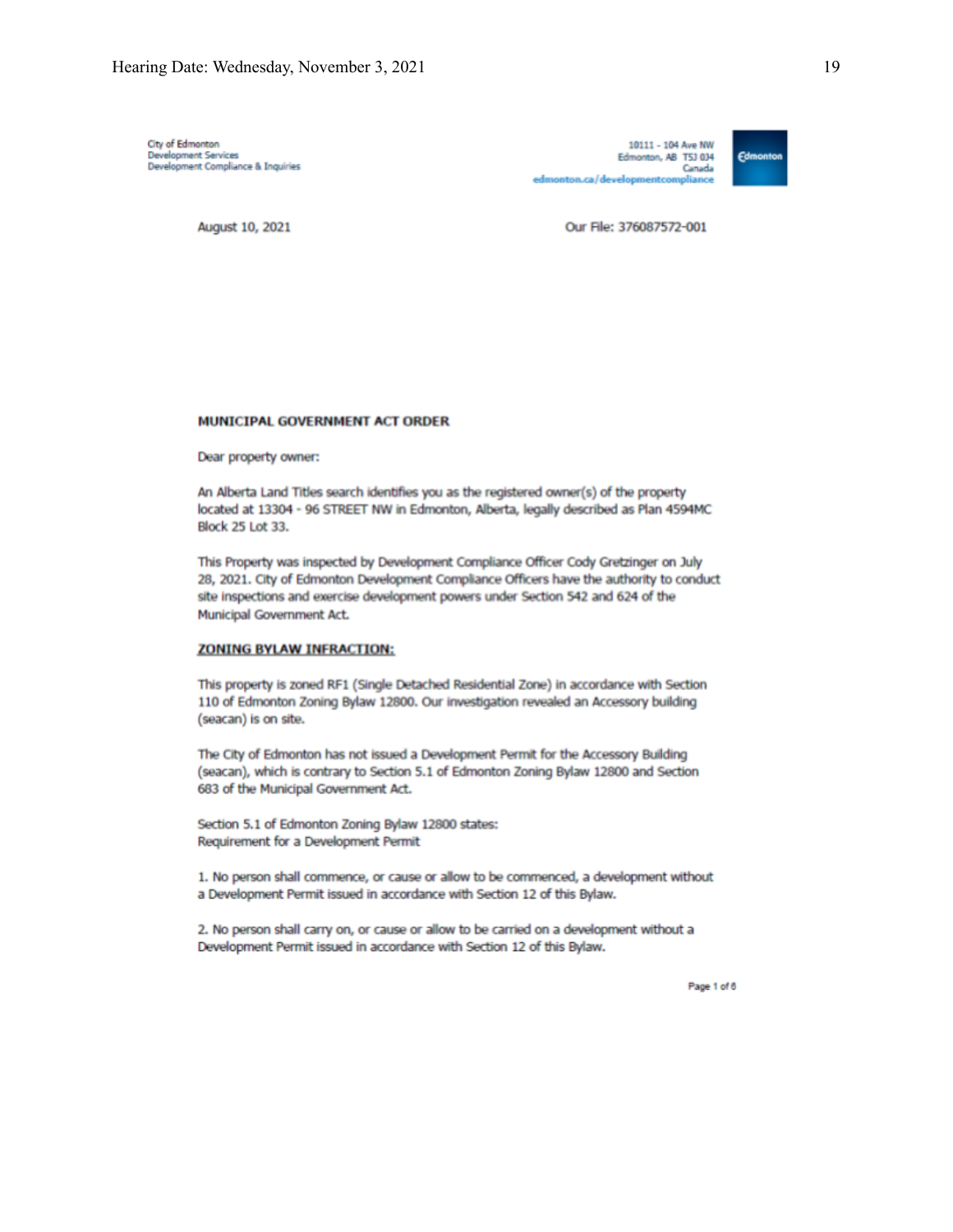City of Edmonton Development Services **Development Compliance & Inquiries** 

10111 - 104 Ave NW Edmonton, AB T5J 0J4 Canada edmonton.ca/developmentcompliance



Furthermore, Section 23.1(6) of Edmonton Zoning Bylaw 12800 states: "Notwithstanding subsection 23.1(2), it is an offence to undertake development of, or addition to, an Accessory building, other than a Garden Suite, without a valid and approved Development Permit when a Development Permit is required."

Accessory means: when used to describe a Use or building, a Use or building naturally or normally incidental, subordinate, and devoted to the principal Use or building, and located on the same lot or Site:

#### **ORDER:**

Pursuant to Section 645 of the Municipal Government Act, R.S.A. 2000, you are hereby ordered to complete the following before August 24, 2021:

1. Acquire a Development Permit for the Accessory building (seacan)

**OR** 

2. Remove the Accessory building (seacan) from the property.

#### **CONSEQUENCES FOR NON-COMPLIANCE:**

Under section 542(1) of the Municipal Government Act, you are notified that Bylaw Enforcement Officer(s) from the City of Edmonton will be entering the land between 9:00 AM to 4:00 PM on August 25, 2021 to determine compliance with this Order.

In the event that a person fails to comply with this Order issued under Section 645, Section 646 of the Municipal Government Act authorizes the City to enter the land and take any action necessary to carry out the Order. Section 646 authorizes the City to register a caveat under the Land Titles Act.

Section 553(1)(h.1) of the Municipal Government Act provides that the costs and expenses of carrying out an order may be added to the tax roll of the property and Section 566(1), subject to 566(2), a person who is found guilty of an offence under this Act is liable to a fine of not more than \$10,000.00 or to imprisonment for not more than one year, or to both fine and imprisonment.

Affected persons may appeal this Order by filing within the prescribed time to the Subdivision and Development Appeal Board. Visit the website at https://sdab.edmonton.ca or call 780-496-6079 for more information on how to file an appeal.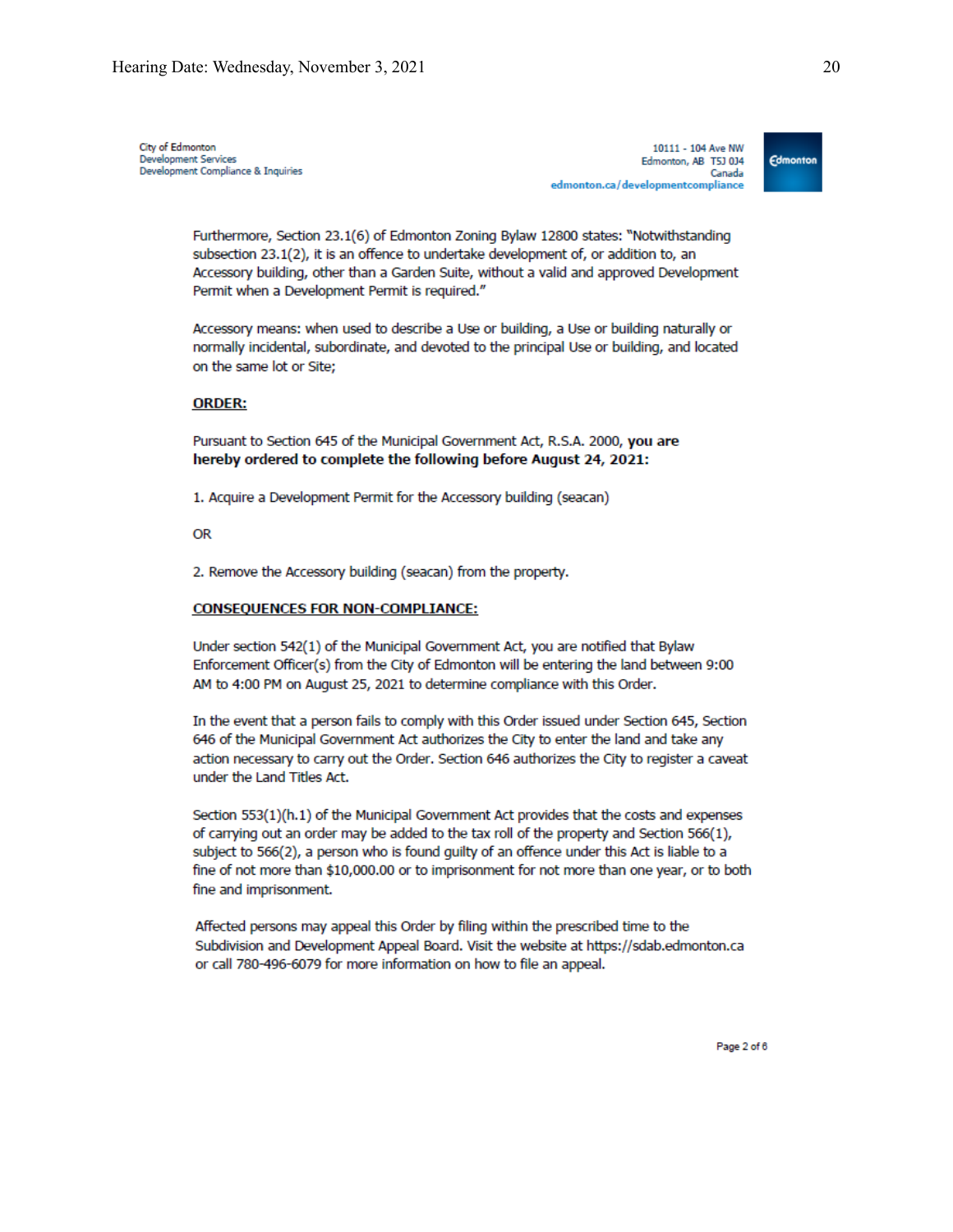City of Edmonton **Development Services Development Compliance & Inquiries** 

10111 - 104 Ave NW Edmonton, AB T5J 0J4 Canada edmonton.ca/developmentcompliance



Following are Sections 553, 645, 646, 683, 685 and 686 of the Municipal Government Act, R.S.A. 2000, c.M-26.1, which provides you with the right to appeal this Order and enables the City to add all costs associated with this action to the tax roll of the property.

You can apply for a Development Permit at selfserve.edmonton.ca.

Further information about permits is available at https://www.edmonton.ca/residential\_neighbourhoods/service-detached-garage-carport-pe rmit.

If you have questions about the application process, then you can consult a technical advisor by emailing developmentpermits@edmonton.ca or phoning 780-442-5054.

If you have any questions in regards to this Order, please contact the writer at 780-720-3110.

Regards,

d nutrition

Cody Gretzinger Development Compliance Officer cody.gretzinger@edmonton.ca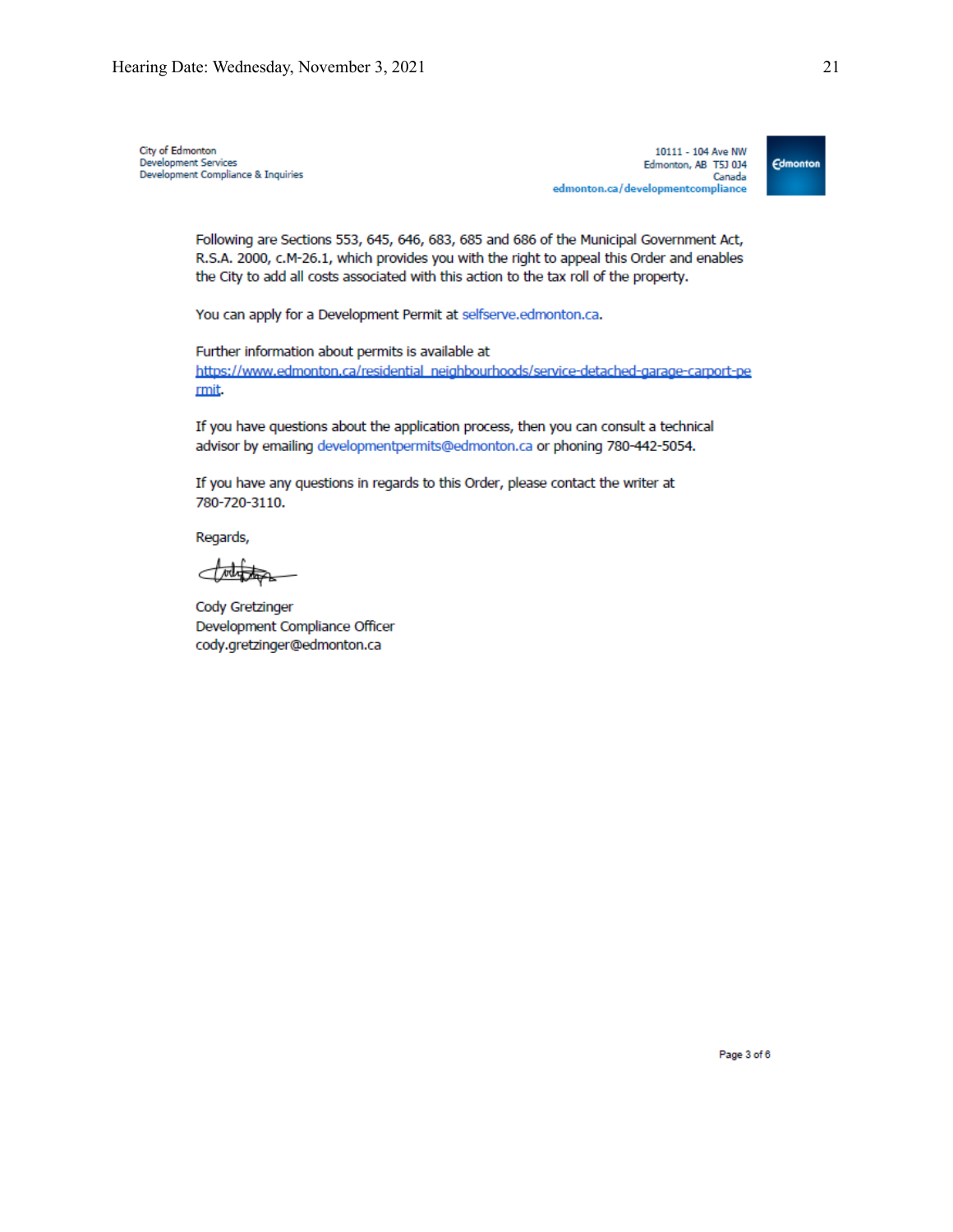| <b>Adding Amounts</b> | 553(1) A council may add the following amounts to the tax roll of a parcel of land:                                                                                                                                                                                                                                                                                                                         |  |
|-----------------------|-------------------------------------------------------------------------------------------------------------------------------------------------------------------------------------------------------------------------------------------------------------------------------------------------------------------------------------------------------------------------------------------------------------|--|
| Owing to tax roll     | (a) unpaid costs referred to in section 35(4) or 39(2) relating to service connections<br>of a municipal public utility that are owing by the owner of the parcel;                                                                                                                                                                                                                                          |  |
|                       | (b) unpaid charges referred to in section 42 for a municipal utility service provided to<br>the parcel by a municipal public utility that are owing by the owner of the parcel;                                                                                                                                                                                                                             |  |
|                       | (c) unpaid expenses and costs referred to in section 549(3), if the parcel's owner<br>contravened the enactment or bylaw and the contravention occurred on all or a<br>part of the parcel;                                                                                                                                                                                                                  |  |
|                       | (d), (e) repealed 1999 c11 s35;                                                                                                                                                                                                                                                                                                                                                                             |  |
|                       | (f) costs associated with tax recovery proceedings related to the parcel;                                                                                                                                                                                                                                                                                                                                   |  |
|                       | (g) if the municipality has passed a bylaw making the owner of a parcel liable for<br>expenses and costs related to the municipality extinguishing fires on the parcel,<br>unpaid costs and expenses for extinguishing fires on the parcel;                                                                                                                                                                 |  |
|                       | $(g,1)$ if the municipality has passed a bylaw requiring the owner or occupant of a if the<br>municipality has passed a bylaw requiring the owner or occupant of a parcel to<br>keep the sidewalks adjacent to the parcel clear of snow and ice, unpaid expenses<br>and costs incurred by the municipality for removing the snow and ice in respect<br>of the parcel;                                       |  |
|                       | (h) Unpaid costs awarded by a composite assessment review board under section<br>468.1 or the Municipal Government Board under section 501, if the composite<br>assessment review board or the Municipal Government Board has awarded costs<br>against the owner of the parcel in favour of the municipality and the matter<br>before the composite assessment review board or the Municipal Government Boa |  |
|                       | (h.1) the expenses and costs of carrying out an order under section 646;                                                                                                                                                                                                                                                                                                                                    |  |
|                       | (i) any other amount that may be added to the tax roll under an enactment.                                                                                                                                                                                                                                                                                                                                  |  |
| Stop order            | 645(1) Despite section 545, if a development authority finds that a development, land use or<br>use of a building is not in accordance with                                                                                                                                                                                                                                                                 |  |
|                       | (a) this Part or a land use bylaw or regulations under this Part, or                                                                                                                                                                                                                                                                                                                                        |  |
|                       | (b) a development permit or subdivision approval,                                                                                                                                                                                                                                                                                                                                                           |  |
|                       | the development authority may act under subsection (2).                                                                                                                                                                                                                                                                                                                                                     |  |
|                       | (2) If subsection (1) applies, the development authority may, by written notice, order the<br>owner, the person in possession of the land or building or the person responsible for<br>the contravention, or any or all of them, to                                                                                                                                                                         |  |
|                       | (a) stop the development or use of the land or building in whole or in part as<br>directed by the notice,                                                                                                                                                                                                                                                                                                   |  |
|                       | (b) demolish, remove or replace the development, or                                                                                                                                                                                                                                                                                                                                                         |  |
|                       | (c) carry out any other actions required by the notice so that the development or<br>use of the land or building complies with this Part, the land use bylaw or<br>regulations under this Part, a development permit or a subdivision approval,                                                                                                                                                             |  |
|                       | within the time set out in the notice.                                                                                                                                                                                                                                                                                                                                                                      |  |
|                       | (2.1) A notice referred to in subsection (2) must specify the date on which the order was<br>made, must contain any other information required by the requlations and must be<br>given or sent to the person or persons referred to in subsection (2) on the same day<br>the decision is made.                                                                                                              |  |
|                       | (3) A person who receives a notice referred to in subsection (2) may appeal to the<br>subdivision and development appeal board in accordance with section 685.                                                                                                                                                                                                                                              |  |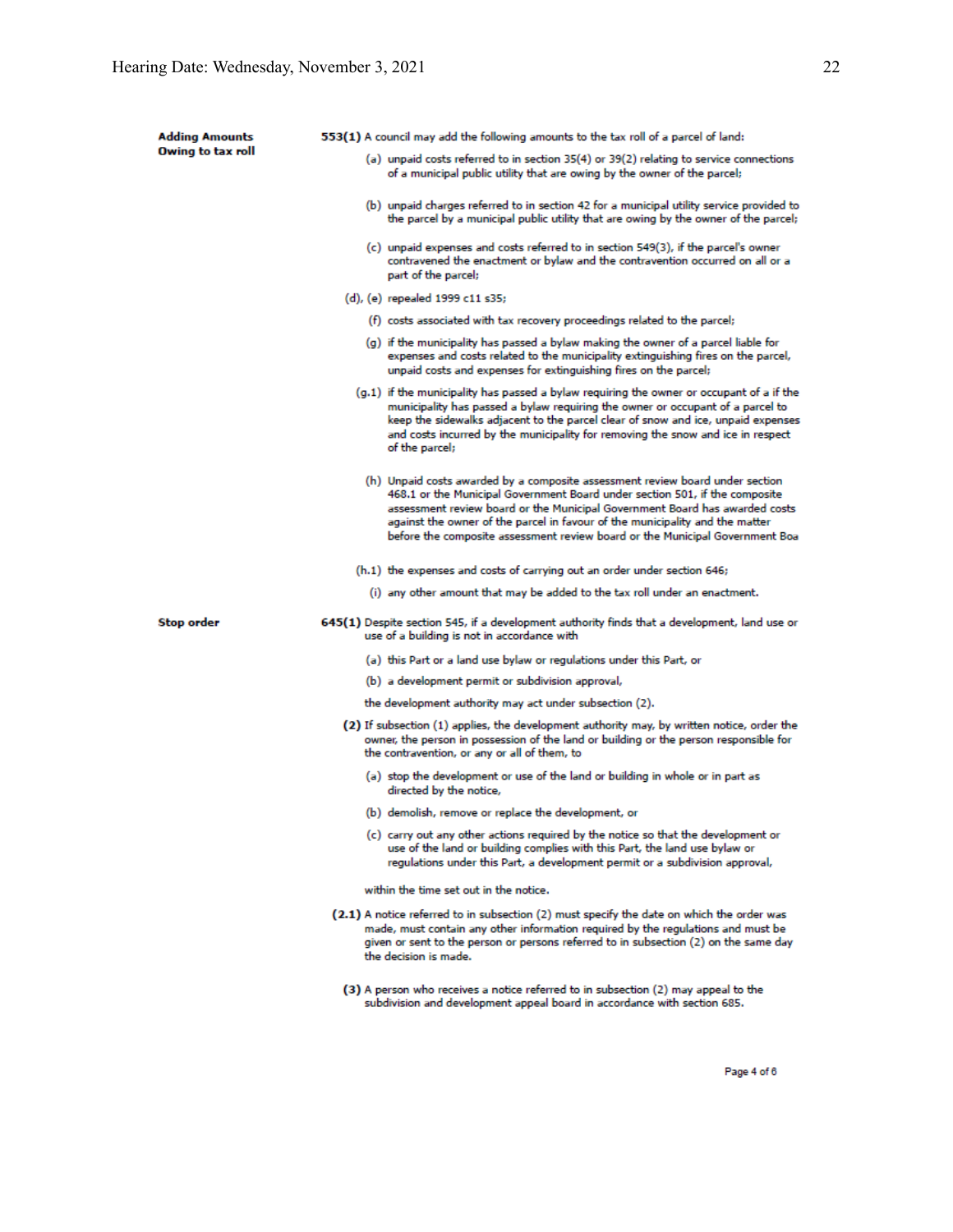| <b>Enforcement</b> of<br>stop order | 646(1) If a person fails or refuses to comply with an order directed to the person under<br>section 645 or an order of a subdivision and development appeal board under section<br>687, the municipality may, in accordance with section 542, enter on the land or<br>building and take any action necessary to carry out the order.                                                   |
|-------------------------------------|----------------------------------------------------------------------------------------------------------------------------------------------------------------------------------------------------------------------------------------------------------------------------------------------------------------------------------------------------------------------------------------|
|                                     | (2) A municipality may register a caveat under the Land Titles Act in respect of an order<br>referred to in subsection (1) against the certificate of title for the land that is the<br>subject of the order.                                                                                                                                                                          |
|                                     | (3) If a municipality registers a caveat under subsection (2), the municipality must<br>discharge the caveat when the order has been complied with.                                                                                                                                                                                                                                    |
| Permit                              | 683 Except as otherwise provided in a land use bylaw, a person may not commence any<br>development unless the person has been issued a development permit in respect of it<br>pursuant to the land use bylaw.                                                                                                                                                                          |
| Grounds for                         | 685(1) If a development authority                                                                                                                                                                                                                                                                                                                                                      |
| appeal                              | (a) fails or refuses to issue a development permit to a person,                                                                                                                                                                                                                                                                                                                        |
|                                     | (b) issues a development permit subject to conditions, or                                                                                                                                                                                                                                                                                                                              |
|                                     | (c) issues an order under section 645,                                                                                                                                                                                                                                                                                                                                                 |
|                                     | the person applying for the permit or affected by the order under section 645 may<br>appeal to the subdivision and development appeal board.                                                                                                                                                                                                                                           |
|                                     | (2) In addition to an applicant under subsection (1), any person affected by an order,<br>decision or development permit made or issued by a development authority may<br>appeal to the subdivision and development appeal board.                                                                                                                                                      |
|                                     | (3) Despite subsections (1) and (2), no appeal lies in respect of the issuance of a<br>development permit for a permitted use unless the provisions of the land use bylaw<br>were relaxed, varied or misinterpreted or the application for the development permit<br>was deemed to be refused under section 683.1(8).                                                                  |
|                                     | (4) Despite subsections (1), (2) and (3), if a decision with respect to a development<br>permit application in respect of a direct control district                                                                                                                                                                                                                                    |
|                                     | (a) is made by a council, there is no appeal to the subdivision and development<br>appeal board, or                                                                                                                                                                                                                                                                                    |
|                                     | (b) is made by a development authority, the appeal is limited to whether the<br>development authority followed the directions of council, and if the subdivision<br>and development appeal board finds that the development authority did not<br>follow the directions it may, in accordance with the directions, substitute its<br>decision for the development authority's decision. |
| <b>Appeals</b>                      | 686(1) A development appeal to a subdivision and development appeal board is commenced<br>by filing a notice of the appeal, containing reasons, with the board                                                                                                                                                                                                                         |
|                                     | (a) in the case of an appeal made by a person referred to in section 685(1)                                                                                                                                                                                                                                                                                                            |
|                                     | (i) with respect to an application for a development permit,                                                                                                                                                                                                                                                                                                                           |
|                                     | (A)<br>within 21 days after the date on which the written decision is given<br>under section 642, or                                                                                                                                                                                                                                                                                   |
|                                     | if no decision is made with respect to the application within the 40-<br>(B)<br>day period, or within any extension of that period under section 684,<br>within 21 days after the date the period or extension expires,                                                                                                                                                                |
|                                     | or                                                                                                                                                                                                                                                                                                                                                                                     |
|                                     | (ii) with respect to an order under section 645, within 21 days after the date on<br>which the order is made.                                                                                                                                                                                                                                                                          |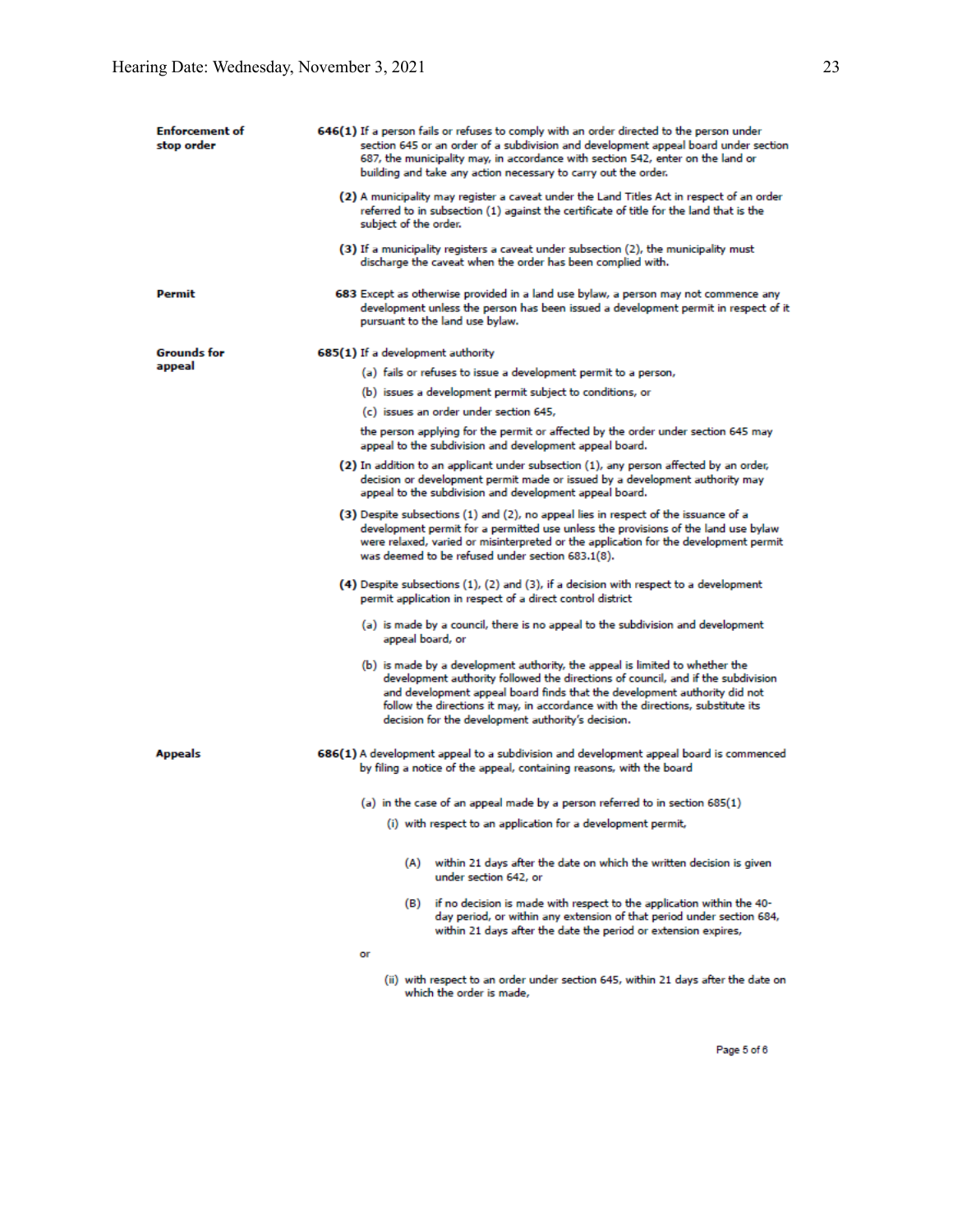24

or

- (b) in the case of an appeal made by a person referred to in section 685(2), within 21 days after the date on which the notice of the issuance of the permit was given in accordance with the land use bylaw.
- (2) The subdivision and development appeal board must hold an appeal hearing within 30 days after receipt of a notice of appeal.
- (3) The subdivision and development appeal board must give at least 5 days notice in writing of the hearing
	- (a) to the appellant,
	- (b) to the development authority whose order, decision or development permit is the subject of the appeal, and
	- (c) to those owners required to be notified under the land use bylaw and any other person that the subdivision and development appeal board considers to be affected by the appeal and should be notified.
- (4) The subdivision and development appeal board must make available for public inspection before the commencement of the hearing all relevant documents and materials respecting the appeal, including
	- (a) the application for the development permit, the decision and the notice of appeal, or
	- (b) the order under section 645.
- (4.1) Subsections (1)(b) and (3)(c) do not apply to an appeal of a deemed refusal under section 683.1(8).
	- (5) In subsection (3), "owner" means the person shown as the owner of land on the assessment roll prepared under Part 9.